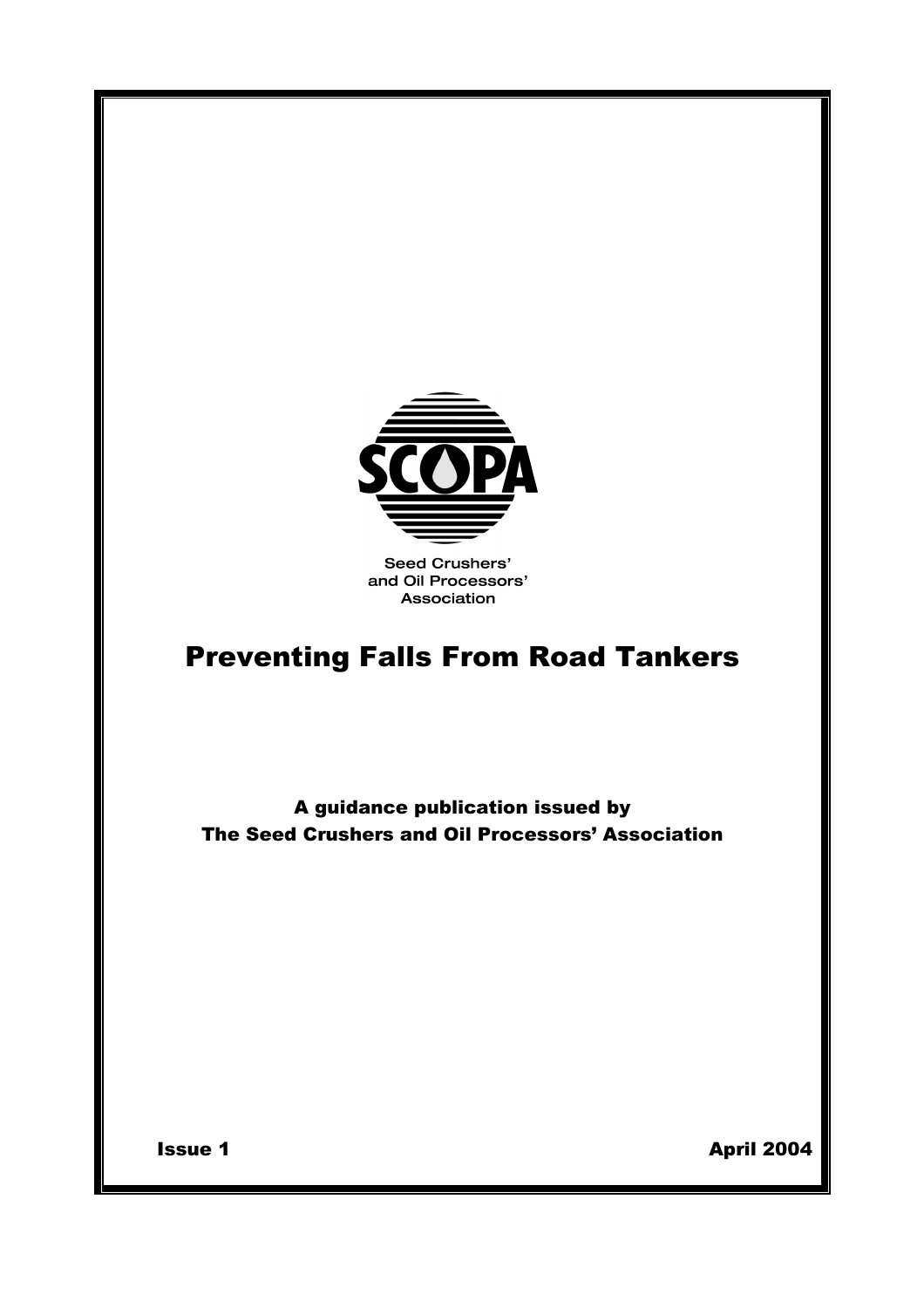## **Published by**

**The Seed Crushers and Oil Processors' Association PO Box 259 Beckenham Kent BR3 3YA** 

**Tel:** 020 8776 2644<br>**Fax:** 020 8249 5402 **Fax: 020 8249 5402 E-mail: lynda.simmons@scopa.org.uk** 

**First Edition 2003** 

**The guidance document was drawn up by The Seed Crushers and Oil Processors' Association (SCOPA) in consultation with the Health and Safety Executive (HSE).**

**\_\_\_\_\_\_\_\_\_\_\_\_\_\_\_\_\_\_\_\_\_\_\_\_\_\_\_\_\_\_\_\_\_\_\_\_\_\_\_\_\_\_\_\_\_\_\_\_\_\_\_\_\_\_\_\_\_\_\_\_\_\_\_\_\_\_\_\_\_\_\_\_\_\_**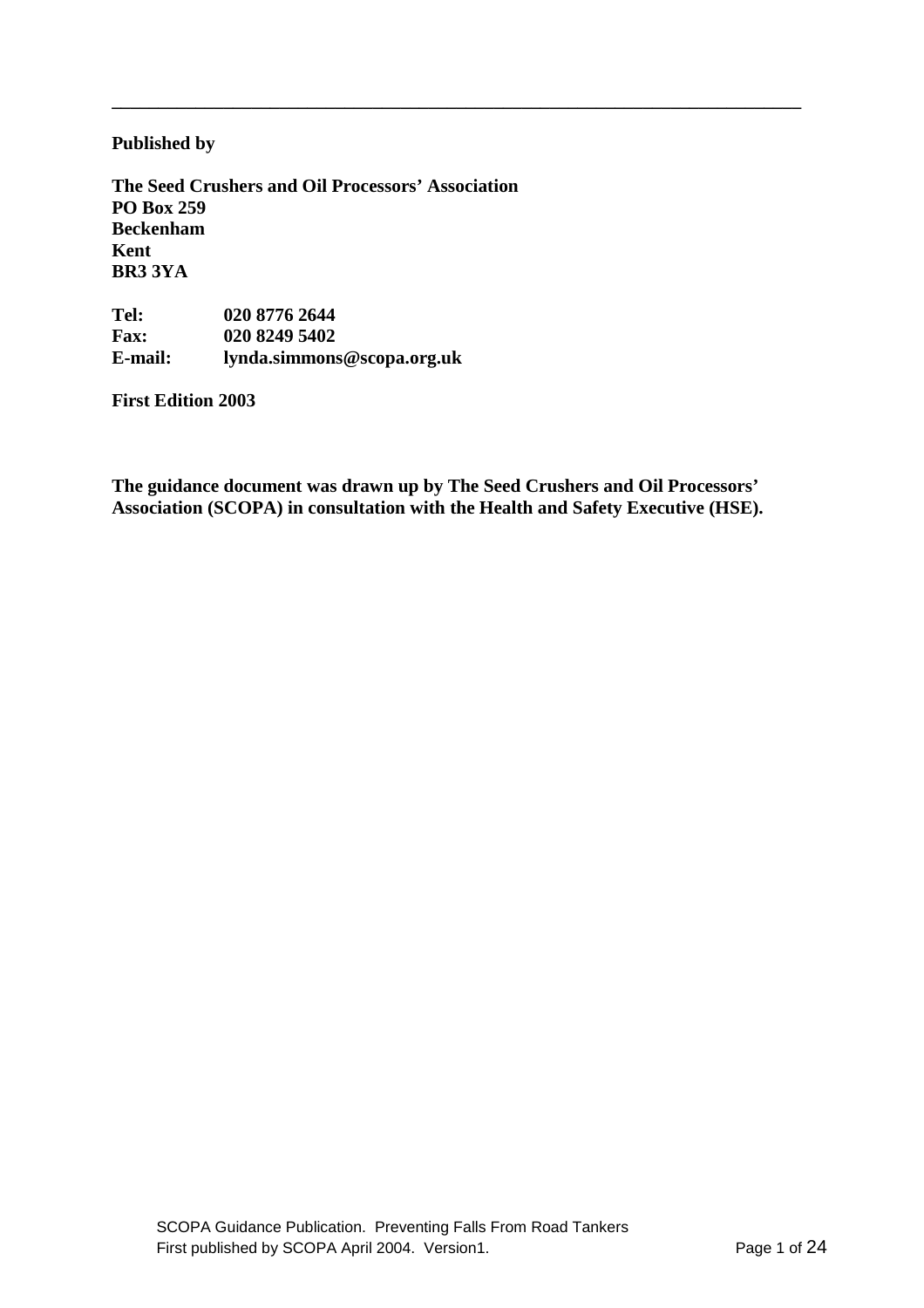| <b>Contents</b> | Page |
|-----------------|------|
|                 |      |

| 1.  | <b>Introduction</b>                                         | $\overline{4}$ |
|-----|-------------------------------------------------------------|----------------|
| 2.  | <b>Scope</b>                                                | $\overline{4}$ |
| 3.  | <b>Definitions</b>                                          | 5              |
| 4.  | <b>Legislation and Guidance</b>                             | 5              |
| 5.  | <b>Risk Assessment</b>                                      |                |
| 6.  | <b>Control Measure Hierarchy</b>                            | $\tau$         |
| 7.  | <b>Design Options</b>                                       |                |
|     | 7.1<br><b>Eliminate Top Access</b>                          | 10             |
|     | 7.2<br><b>Design of Tanker Stations and Access Gantries</b> | 11             |
|     | 7.3<br>Safe Access as part of road tanker design            | 13             |
|     | 7.4<br><b>Fall Arrest equipment</b>                         | 16             |
| 8.  | <b>Top Filling Equipment</b>                                | 18             |
| 9.  | <b>Safe Systems of Work</b>                                 |                |
| 10. | <b>Recommendations</b>                                      |                |
| 11. | <b>Appendix</b>                                             |                |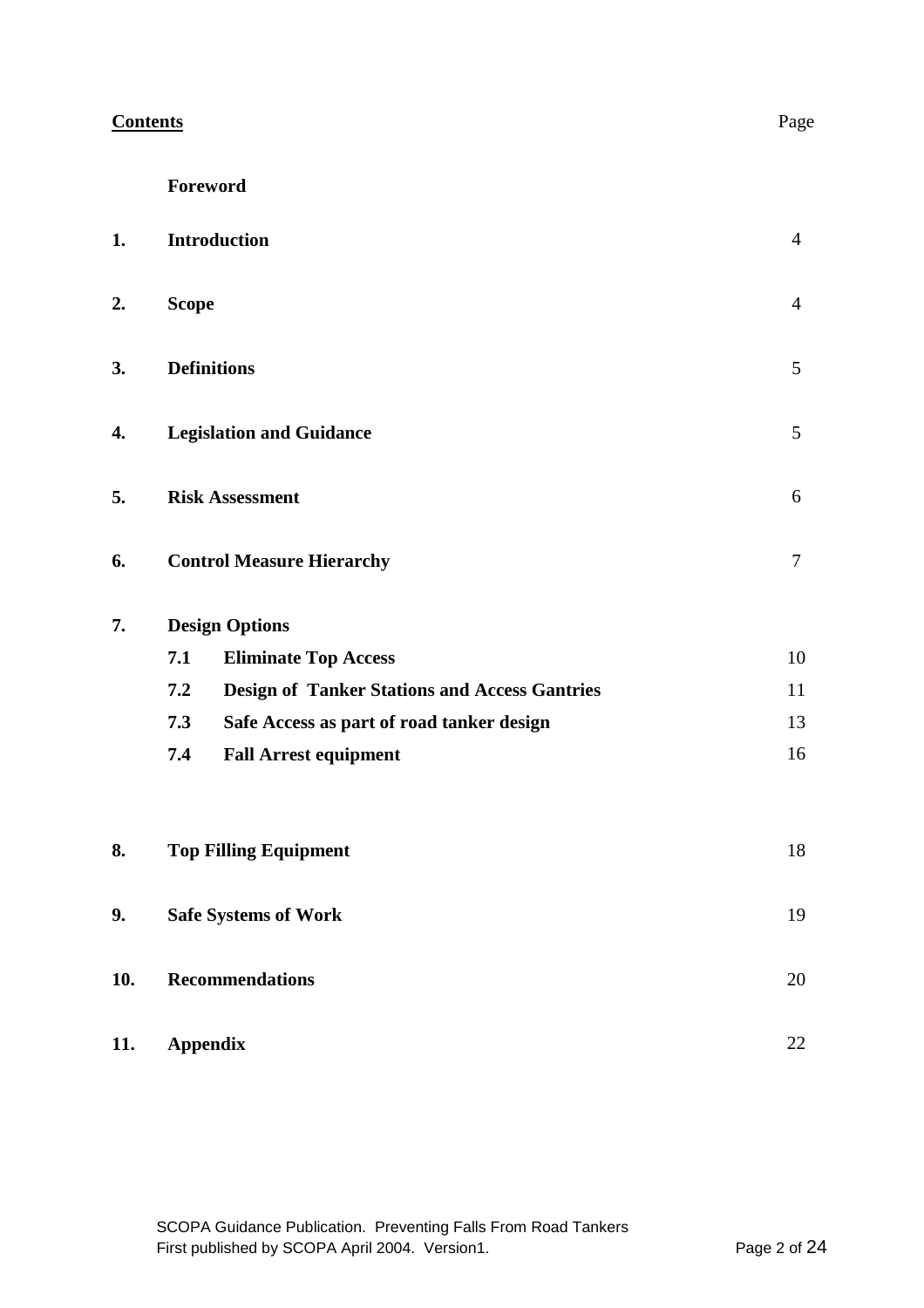## **Foreword**

*Falls from a height, including falls from road tankers, comprise one of the three main causes of fatalities in the food and drink industries.* 

*This guidance, produced by the Seed Crushers and Oil Processors' Association in consultation with the HSE, is a helpful step by the edible oil industry to address this problem. The guidance expands on HSE Food Information Sheet 21' Workplace transport safety in food and drink premises' and FIS 30 ' Preventing falls from height in the food and drink industries'. It sets out the legal framework and control hierarchy which aim for the eventual elimination of top access.* 

*This document recommends best practices to help the edible oil industry in reducing injury risk further. It will also be circulated to HSE inspectors so they may use it as an indication of reasonably practicable standards.* 

*Guidance has also been taken from the Road Haulage Association (Jan 2003) with their safety recommendations, built into both future new tankers design and retrofit of existing fleet.* 

*SCOPA would like to thank The Scotch Whisky Association for allowing their industry guidance publication to be used as a model for this document.*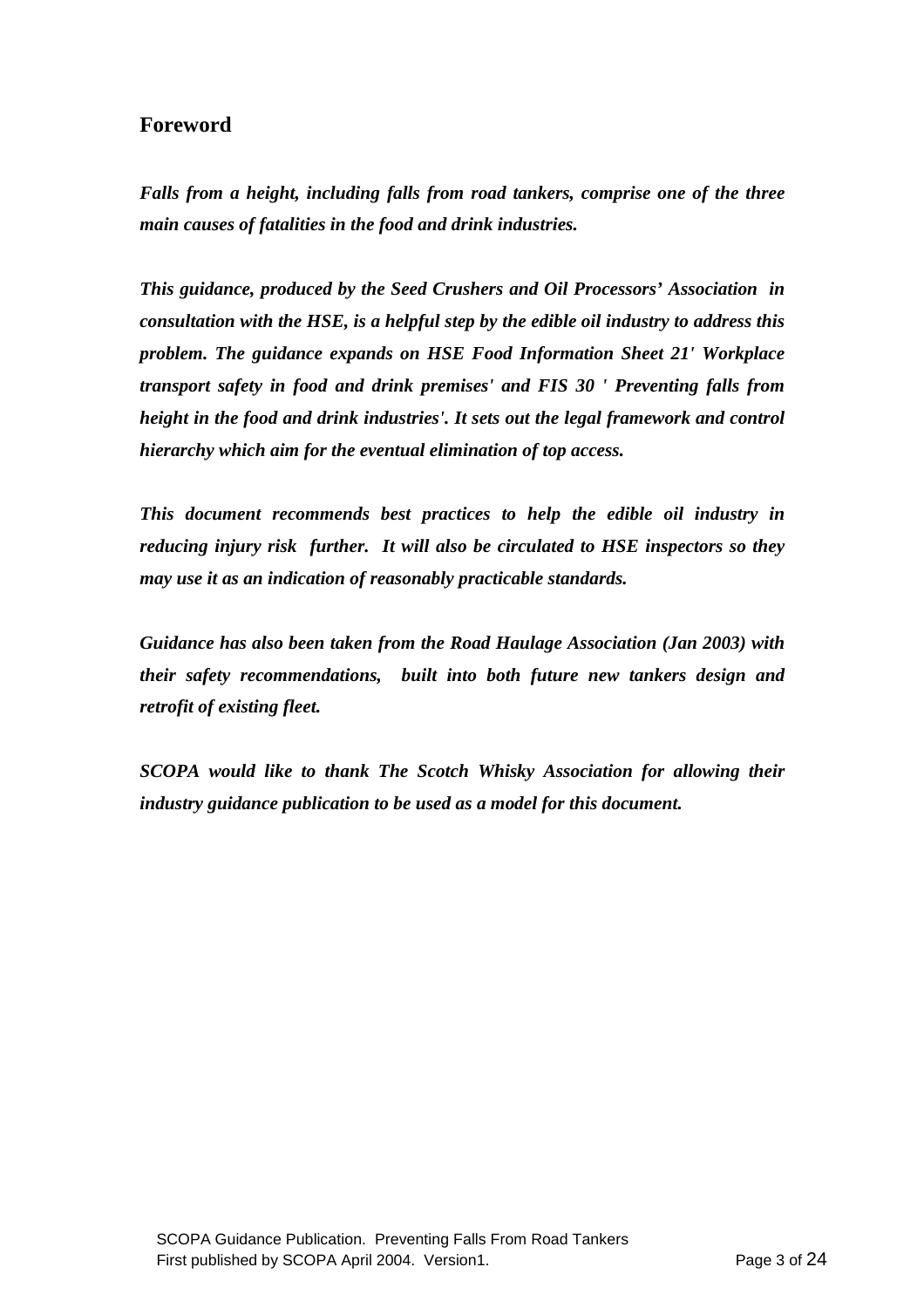## **1. Introduction**

Within the UK, falls from the top of road tankers have resulted in numerous fatalities and major injuries. Given the high volume and routine use of these vehicles within the edible oils industry to transport bulk crude, semi refined and refined vegetable oils it is essential we ensure that the inherent risks are properly managed.

Effective management of the risks requires systematic identification, assessment and control. With this purpose, an industry working group was set up to identify the more common hazards likely to contribute to a person falling from the top of a tanker and provide examples of good practice control measures already in use (within or external to the industry).

This document is therefore intended to:

- provide clear guidance
- assist member companies to evaluate their existing arrangements
- facilitate a future strategy to progressively lower the level of risk.

As the use of road tankers is well established and individual companies have over time developed their own access arrangements, a single solution was not feasible and a range of options have been addressed. Ensuring safe access is the responsibility of individual companies and is based on operational requirements and risk assessments specific to the premises.

## **2. Scope**

The extended range of safety risks associated with road tankers is significant e.g. traffic management, roadworthiness of the vehicle, spillage  $\&$  containment but these are not addressed in this document. This guidance document focuses exclusively on the risks associated with falls from height whilst accessing road tankers/ ISO tankers to complete routine activities, i.e. filling, dipping, sampling, internal cleaning and discharging operations.

The scope addresses options to -

- eliminate or reduce the frequency of top access
- enable safe access via tanker stations and access gantries
- enable safe access by using fittings on the road tanker
- increase level of safety by providing fall-arrest type equipment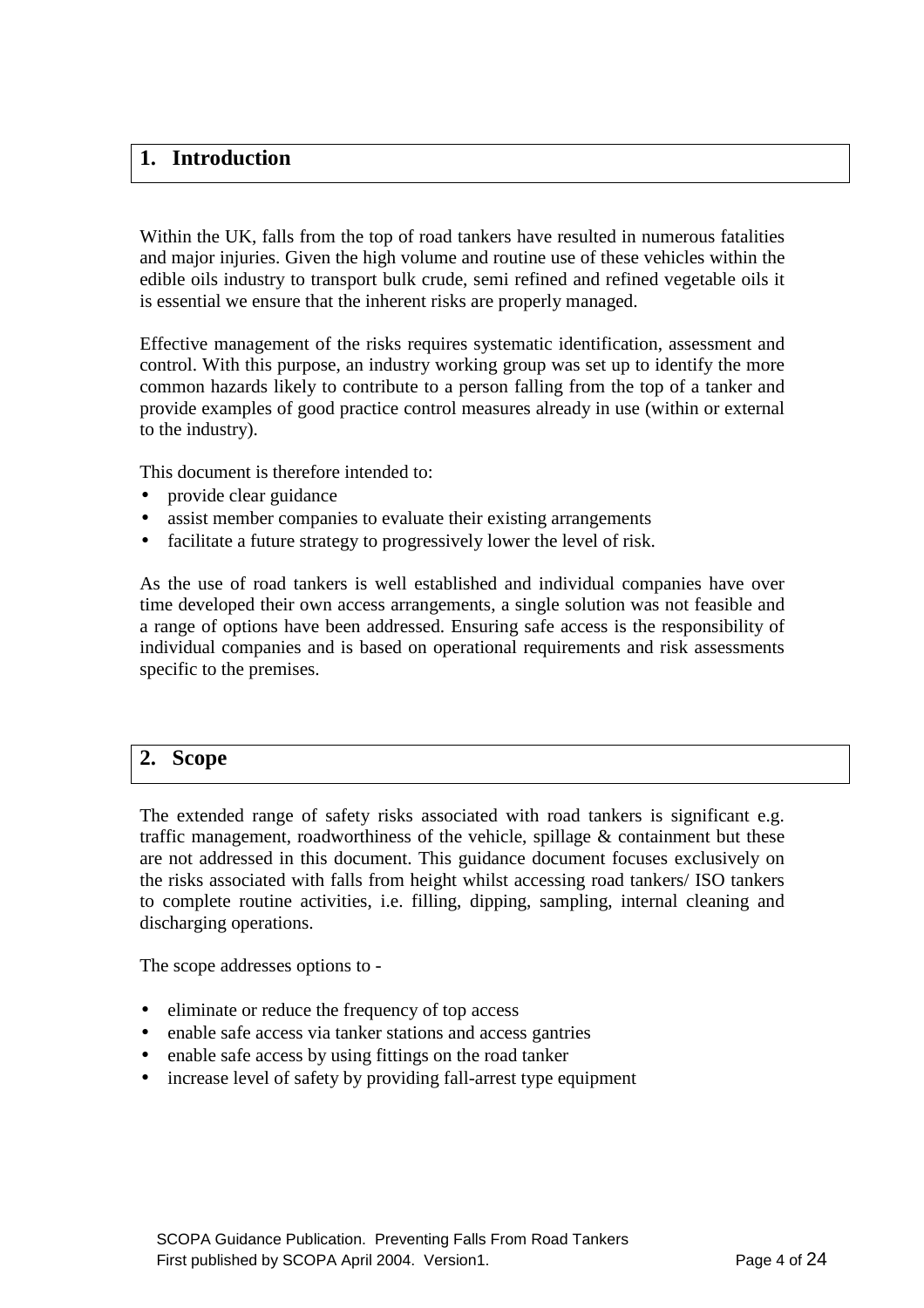## **3. Definitions**

| <b>Road Tanker:</b>                | A vehicle that has a tank whose capacity is greater than 3m <sup>3</sup> and<br>which is structurally attached to or is an integral part of the vehicle.                                               |
|------------------------------------|--------------------------------------------------------------------------------------------------------------------------------------------------------------------------------------------------------|
| <b>ISO Tank:</b><br>(De-mountable) | Comprises a cylindrical tank mounted within a sturdy rectangular<br>steel frame. The tank capacity is greater than $3m3$ , is not structurally<br>attached to, nor is an integral part of the vehicle. |
| <b>Tanker Station:</b>             | Custom-built facility designed to provide access and all other<br>operational needs associated with road tanker loading and unloading<br>activities.                                                   |
| <b>Access Gantry:</b>              | A simple structure, typically attached to an existing building, to<br>provide access onto the top of a road tanker.                                                                                    |

## **4. Legislation & Guidance**

Whilst this list is not exhaustive, the following legislation and guidance is applicable. See Appendix 1 for further details.

## Statutory Responsibilities

The Health & Safety at Work etc Act 1974

The Management of Health and Safety at Work Regulations 1992

• The Workplace (Health, Safety and Welfare) Regulations 1992

The Lifting Operations and Lifting Equipment Regulations 1998 (known as LOLER)

The Provisions and Use of Work Equipment Regulations 1998 (known as PUWER 98)

#### Good Practice Guidance

HS (G) 136 Workplace Transport HSE Guidance Note GS26 (Nov1983)

BS3441 (1995) Specification for Tanks for the Transportation of Milk and Milk Products.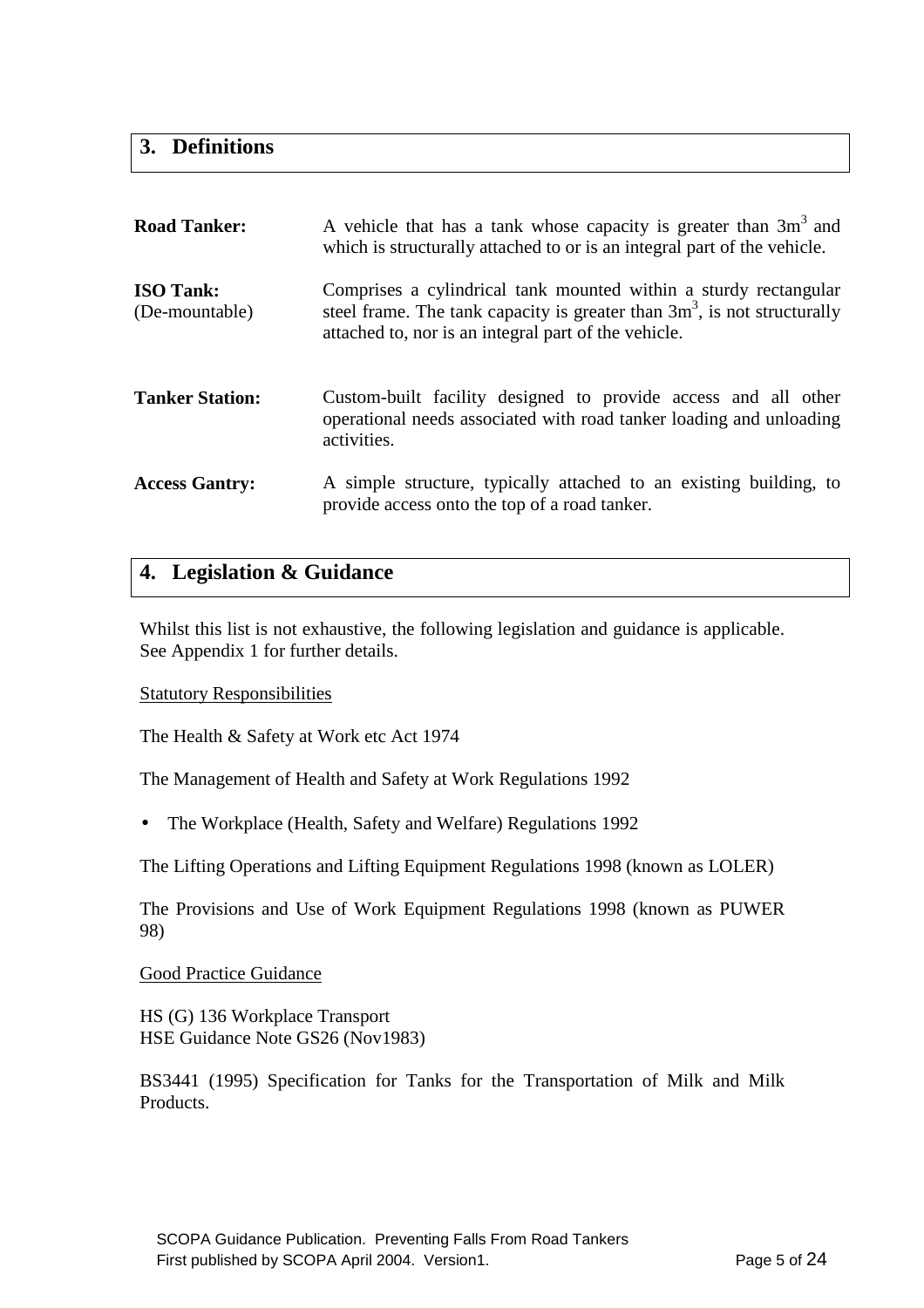## **5. Risk Assessment**

The typical hazards that would normally be recognised by risk assessments have been identified within this section. The assessment is generic and deals with the more foreseeable hazards. This list of hazards is not exhaustive given unforeseen circumstances that may exist at particular sites, so it is recommended that individual sites complete their own risk assessments.

A key factor is the method by which the road tanker and site facilities work together. For example, a road tanker with no safety handrails can be safely accessed by guarded gantries. Conversely, the road tanker station design can prevent proper use of handrails on otherwise safe road tankers.

## **Typical Hazards – Loading/Unloading Road Tankers**

|    | <b>Process Step</b>                            | <b>Fall Hazard</b>                                                                                                                            | <b>Control</b><br><b>Measure</b><br>(Section) |
|----|------------------------------------------------|-----------------------------------------------------------------------------------------------------------------------------------------------|-----------------------------------------------|
| 1. | Park/present or<br>despatch tanker             | Positioned in a manner that compromises<br>access arrangements (i.e proper use of fixed<br>gantries).                                         | 7.2                                           |
| 2. | Immobilise road tanker                         | Road tanker being driven off unexpectedly<br>Unplanned free movement of vehicle<br>Landing legs of road tanker collapsing<br>without warning. | 7.2 & 9                                       |
| 3. | <b>Access onto road</b><br>tanker from         | Unfenced openings on tanker station/access<br>gantry.                                                                                         | 7.2                                           |
|    | gantry                                         | Inadequate guarding provided whilst on top<br>of tanker.                                                                                      | 7.2                                           |
|    |                                                | Absence of appropriate fall arrest equipment.                                                                                                 | 7.4                                           |
|    |                                                | Overhead obstructions.                                                                                                                        | 7.2                                           |
| 4. | <b>Access onto road</b><br>tanker without      | Inadequate access steps, handrails and/or<br>walkways provided on the road tanker.                                                            | 7.3                                           |
|    | access gantry                                  | Absence of appropriate fall arrest equipment.                                                                                                 | 7.4                                           |
| 5. | Breaking seals &<br><b>Opening top hatches</b> | Walkway obstruction caused by top hatches.                                                                                                    | 7.3                                           |
| 6. | <b>Inspection</b>                              | Fall into vehicle<br>Exposure to nitrogen could cause asphysiation                                                                            | 7.1 & 9                                       |
| 7. | <b>Dipping</b>                                 | Increases the risk if the operator has to lean outside<br>the safe area to reach the dipstick.                                                | $7.1, 7.3 \& 9$                               |
| 8. | <b>Sampling</b>                                | Increases level of risk due to need to carry containers 7.1 $\&$ 9<br>whilst on the top of the road tanker.                                   |                                               |
| 9. | <b>Top Filling Operations</b>                  | Requirement to reach and handle pipes/hoses<br>Increases likelihood operator will lose balance.<br>Trip Hazard caused by filling equipment.   | 8                                             |
|    | 10. Bottom Filling Operations                  | Falling Hazard eliminated                                                                                                                     | 7.1                                           |

SCOPA Guidance Publication. Preventing Falls From Road Tankers First published by SCOPA April 2004. Version1. The example of 24 Page 6 of 24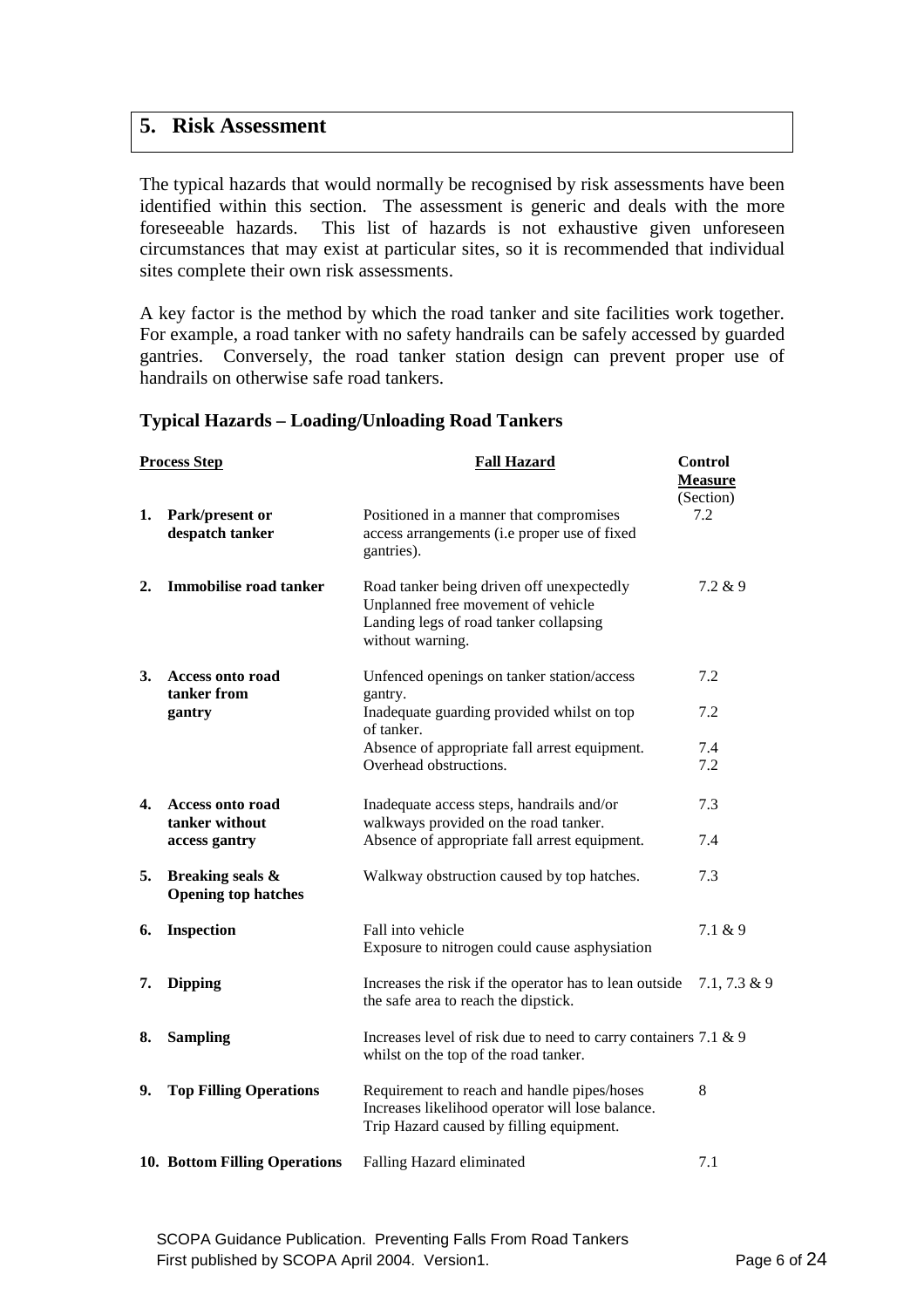- **11. Close/seal road tanker** No new risks, but increases the access frequency. 7.1 & 9
- **12. Internal cleaning of**  $\qquad$  **Contracted to**  $3^{rd}$  **Party suppliers of wash station facilities Road tankers**

## **6. Control Measure Hierarchy**

## **6.1 Alternative measures**

Achieving a safe standard will normally require the implementation of more than one risk reduction measure. In practice this range of potential controls follow a hierarchy based on effectiveness,

| <b>Eliminate</b>                                           | The most effective way to minimise risk is to totally eliminate the need<br>for access to the top of the road tanker. This solution may create<br>practical problems, but is the best option from a safety perspective.                                     |  |
|------------------------------------------------------------|-------------------------------------------------------------------------------------------------------------------------------------------------------------------------------------------------------------------------------------------------------------|--|
| <b>Reduce</b>                                              | Reducing the number of visits to the top of the road tanker will achieve<br>a corresponding risk reduction.                                                                                                                                                 |  |
| <b>Control</b>                                             | Engineering solutions fitted to the road tanker or the tanker handling<br>facility intended to minimise the risk of falling.                                                                                                                                |  |
| <b>Procedures</b>                                          | The development and adherence to safe operating procedures/work<br>instructions that communicate how to minimise risks by adopting safe<br>working practices.                                                                                               |  |
| <b>Personal</b><br><b>Protective</b><br>Equipment<br>(PPE) | Personal protective equipment can be justified under two<br>circumstances: when all other control measures have been considered<br>and a significant risk still exists; when it is used as a short term<br>measure until a permanent solution is installed. |  |

## **6.2 HSE Advice on best practice**

Best advice on the control hierarchy can be made with reference to HSE Circular 'Prevention of Falls from Road Tankers' (HC/Tech/Safety/14 : July 2000).

Bottom loading of vehicles is preferred, although it is noted that there are some practical issues in clearing of hoses.

'If bottom loading is not reasonably practical' then gantries or safe access platforms should be provided at loading points where loading takes place several times a week. Where a tanker is loaded at a fixed gantry, personnel should be protected from falling by secure fencing (not portable staging).

Tanker top access is often required at locations where building of repeated fixed gantries is not reasonably practical (e.g.where loading or unloading takes place very infrequently at various points on a factory site). In such cases, the alternative of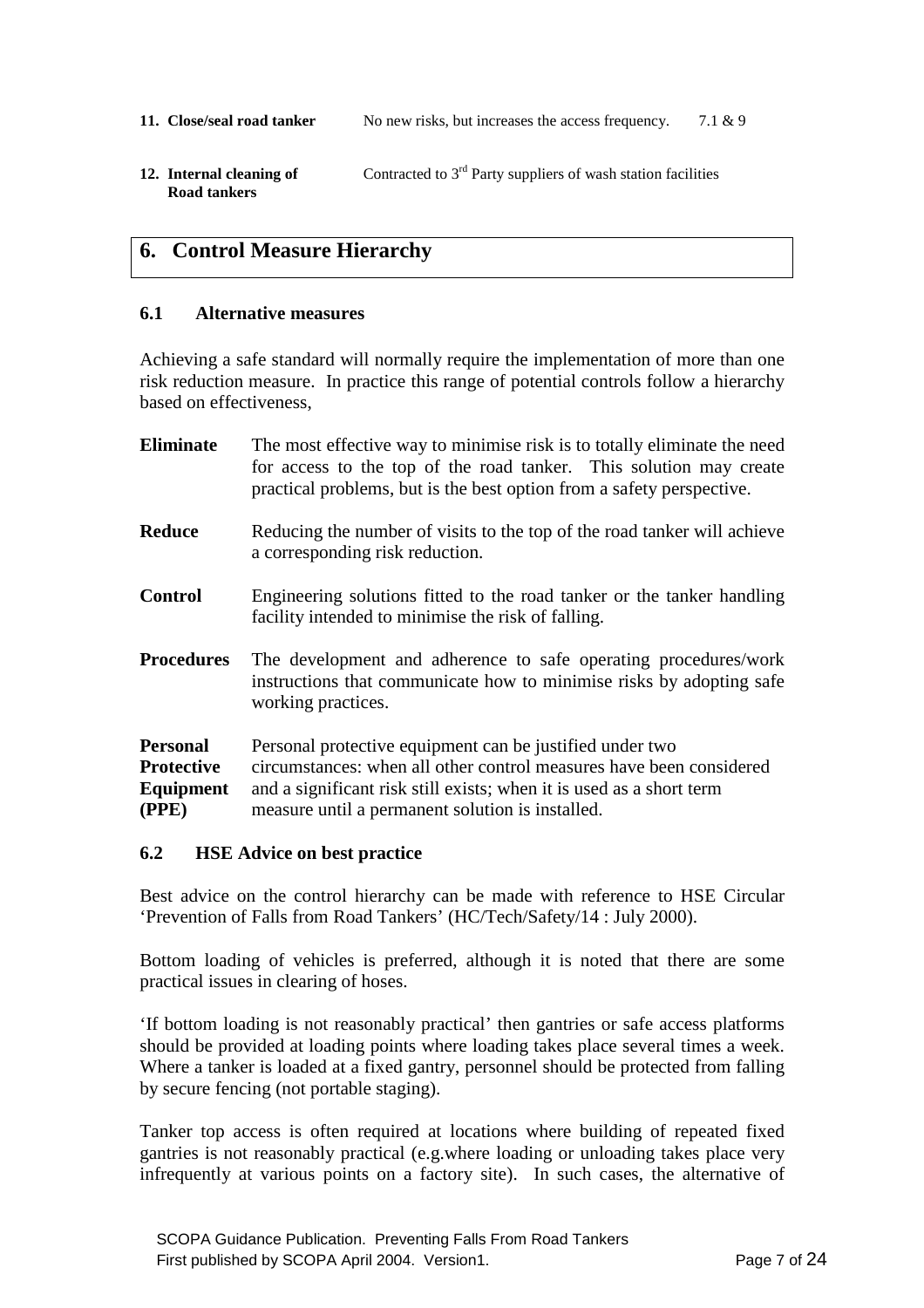providing secure fencing on the tanker should be possible. For walkways that are on one side of the tanker top (well below the crest of the tank) the open side should be protected, for example by an erecting handrail with mid height rail.

For walkways along the crown of the tank and all sides open, protection (e.g. erecting handrails with mid height rails) should be provided on both sides and at the far end more detailed advice is given in section 7.3.1.

The use of fall prevention and fall arrest PPE systems should only be considered if secure fencing is not practical. All the associated problems of PPE must then be managed, from fixing of additional brackets to the tanker, to availability of suitable anchor points to site based structures and the training, supervision, maintenance and testing of all equipment.

## **6.3 Risk assessments**

Measures taken are normally determined by risk assessments carried out on a site by site basis. The key element of this exercise is the selection of appropriate control measures to reduce the level of risk to *as low as is reasonably practicable*.

The identification of what constitutes "as low as reasonably practicable" remains with individual companies, the guiding principle being that a balance must be struck between the quantum risks on the one hand and the sacrifice, whether in money, time or trouble on the other. If there is a gross disproportion between them the responsibility is placed on the company to demonstrate that compliance was not reasonably practicable. While this recognised legal standard expects site management to make judgements based on knowledge and experience, it will not defend situations where serious and imminent dangers are ignored. Equally there is no defence where low cost or simple solutions would result in lesser risks.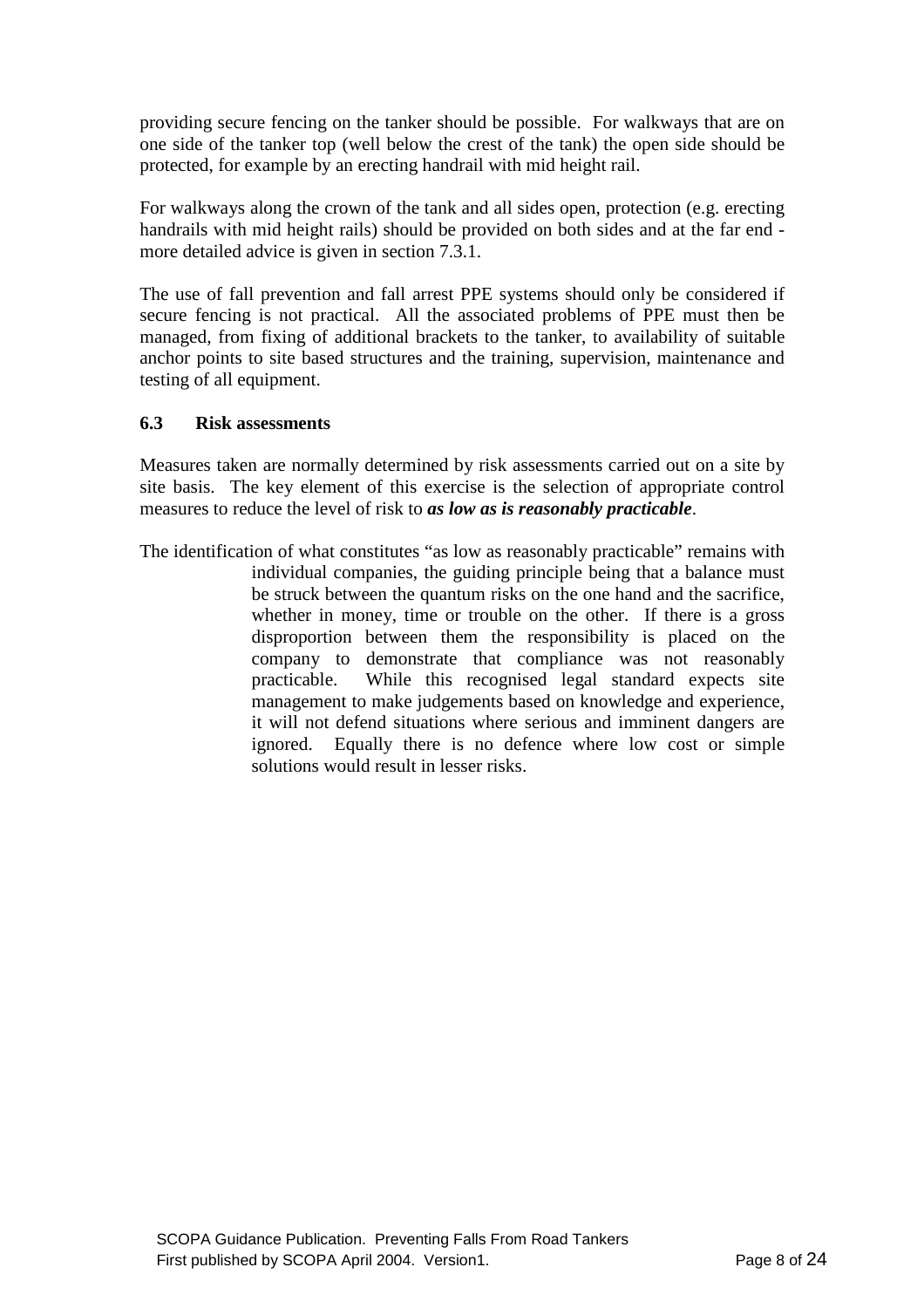

**6.4 Decision Tree - Prevention Measures against Falling from Vehicle**

SCOPA Guidance Publication. Preventing Falls From Road Tankers First published by SCOPA April 2004. Version1. The example of 24 and 24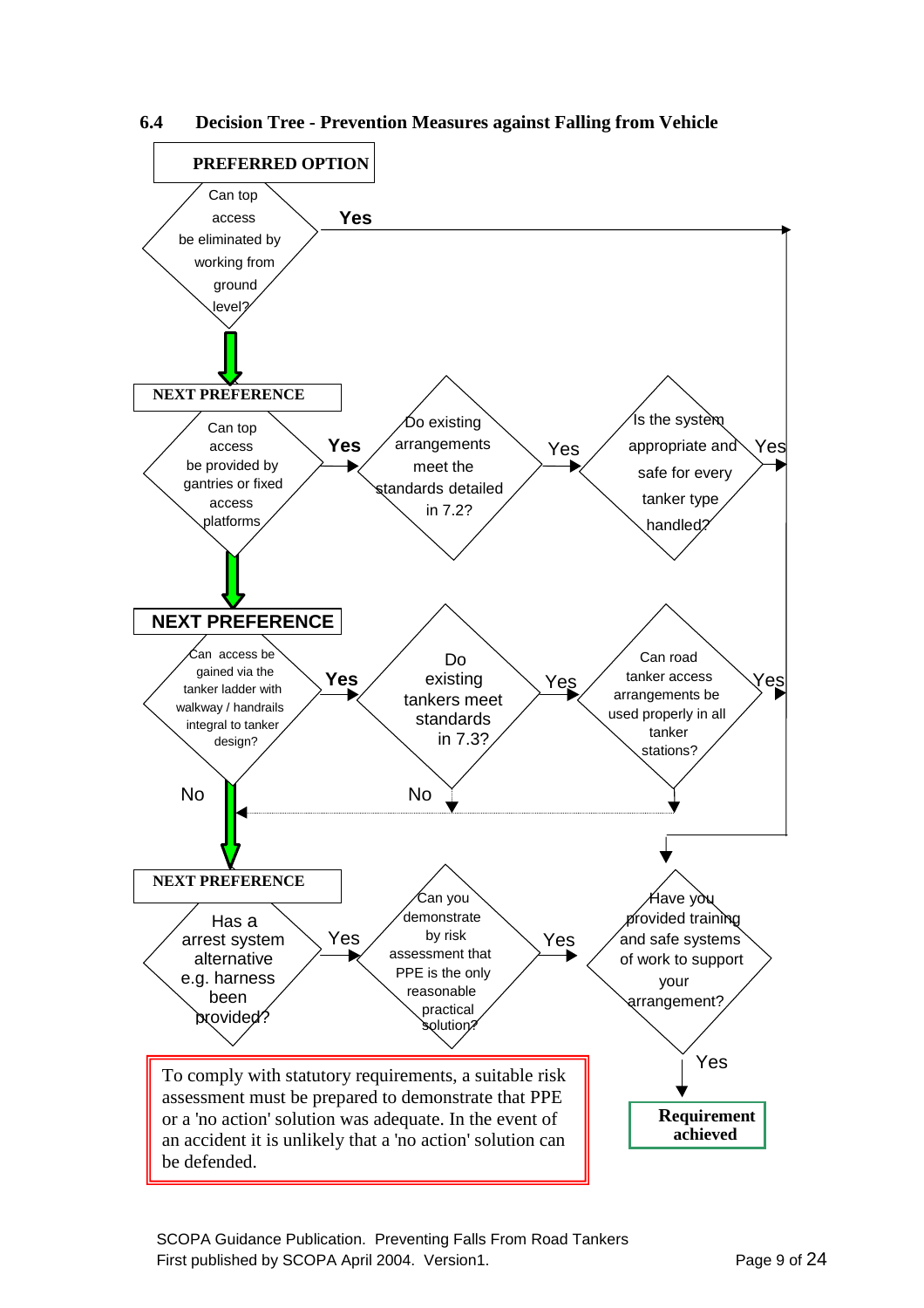## **7. Options**

## **7.1 - Eliminate Top Access Requirements**

## **General Description**

Avoiding the need for access to the tops of road tankers will eliminate all risks associated with falls. To achieve this, all road tanker top activities must be substituted by ground based work methods. Experience shows that individual companies have used procedures at ground level, but there are exceptions that still require limited top access.

## **Advantages**

- completely eliminate all fall risks
- eliminates the need for access gantries

## **Limitations –**

- current practice to use top access in order to clean, inspect, sample and seal the tanker
- bottom filling is not a common standard within the UK refinery industry for multiproduct loading stations - potential problem of fat residues setting up in loading lines and product cross contamination. Lines need to be cleared, and compressed air blowing of lines directly connected to tankers needs to be carefully controlled, to prevent tanker overpressure.

## **Current need for top access**

## **Cleaning**

This is largely a third party supplied service, but tanker washing is still relevant to some sites. In general cleaning requires spray balls to be fitted to the top of the tanker or inserted into manway, requiring top access.

## **Tanker inspection**

When loading road tankers, under current EU Food Regulations<sup>(1)</sup> then reasonable checks need to be in place to assure that ' bulk food containers are kept clean and in good repair '. A check is required at some point in the supply chain – current practice is for the oil supplier to carry out a visual inspection through the top tanker manway before loading, thereby needing top access to the tanker.

 $(1)$  Reference: Hygiene of Foodstuffs, Council Directive 93/43/EEC Jun 93

## **Sampling during loading**

Some companies are contractually obliged to take top samples - until common guidance can be issued to use tanker bottom samples as reference.

## **Closing / Sealing Road Tankers**

Currently a large number of tankers use manual sealing which can range from 2 or 3 seals up to 20 seals (i.e. manway, outlet valve, etc).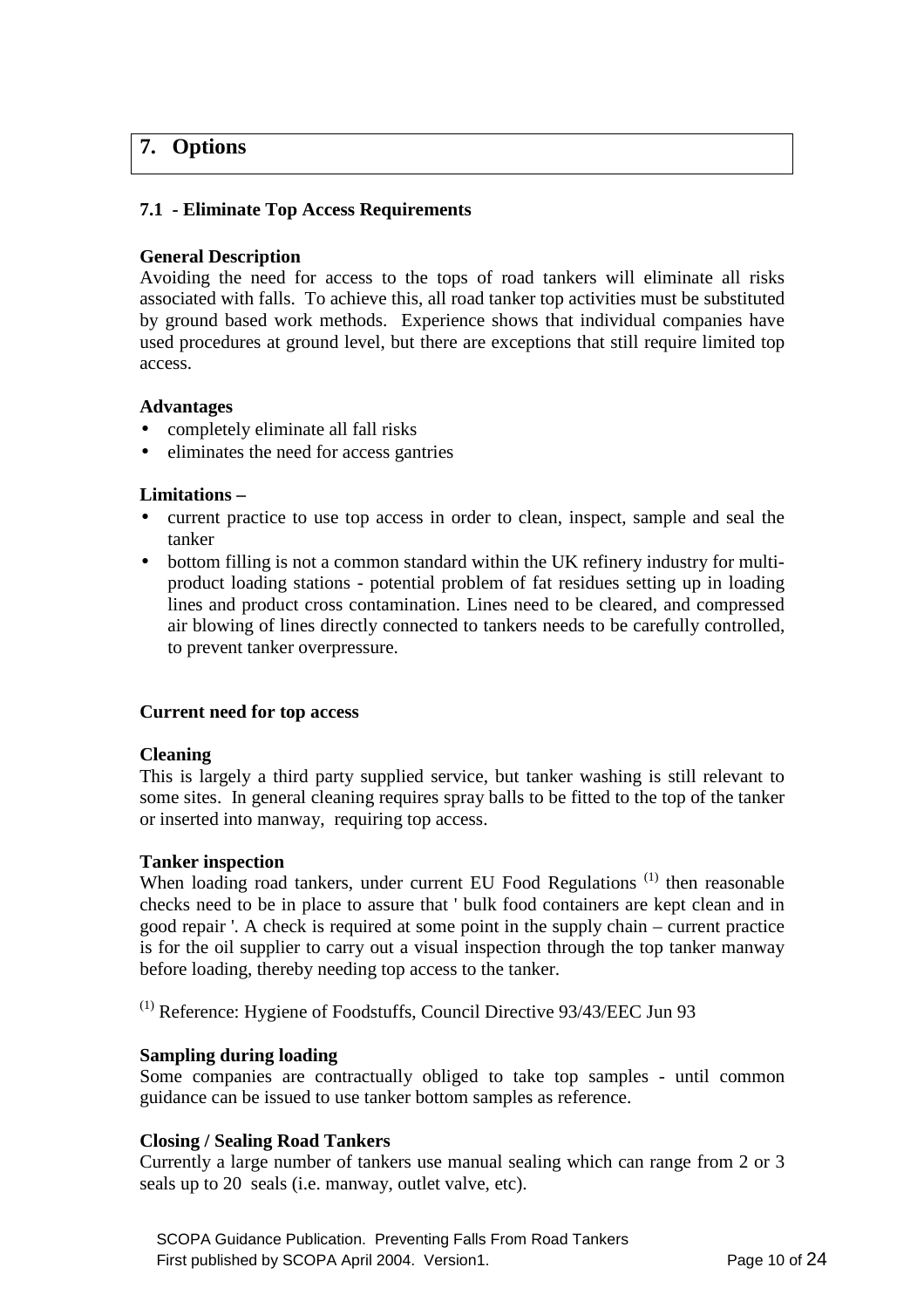Some of the more modern tanker fleet have central locking operated from ground level. Locking systems can be sequentially activated to ensure all openings are closed and locked. An electronic or manual seal (or both) can be recorded at a single central point on the tanker.

#### **Sampling before discharge**

Tanker contents before discharge are sometimes sampled via the tanker manway (quality or reference sample). Practice could be for all samples to be taken from the discharge valve, which eliminates the need to access the top of the road tanker

#### **Dipping**

If the tanker has to be dipped by conventional means, to determine volume of contents, then there seems to be little alternative to accessing the top of the road tanker.

## **7.2 Design of Tanker Stations/Access Gantries**

#### **General Description**

Provision of a fixed steelwork gantry designed to provide a controlled working environment that minimises the risks of falls from height. Building any form of protection is less effective in that it controls, rather than removes the risk of falls.

In practice, achieving a universal safe design of tanker station or access gantry is a difficult task given the range of road tanker and ISO tank designs that have to be accommodated. Older tanker station/access gantries will frequently increase the level of risk, particularly where it restricts the free use of road tanker handrails.

#### **Advantages**

- road tanker stations already exist
- guarding is more robust than that provided on a road tanker.
- benefits other than fall protection e.g. spillage control; weather protection etc.

#### **Limitations**

- cost
- difficulty in providing safe access for all tanker designs.
- difficult to upgrade, modify or relocate

#### **Essential Safety Requirements:**

#### **Parking Road Tanker**

Where alignment of the tanker and gantry is critical to ensure safe access, the roadway should be marked with alignment markings.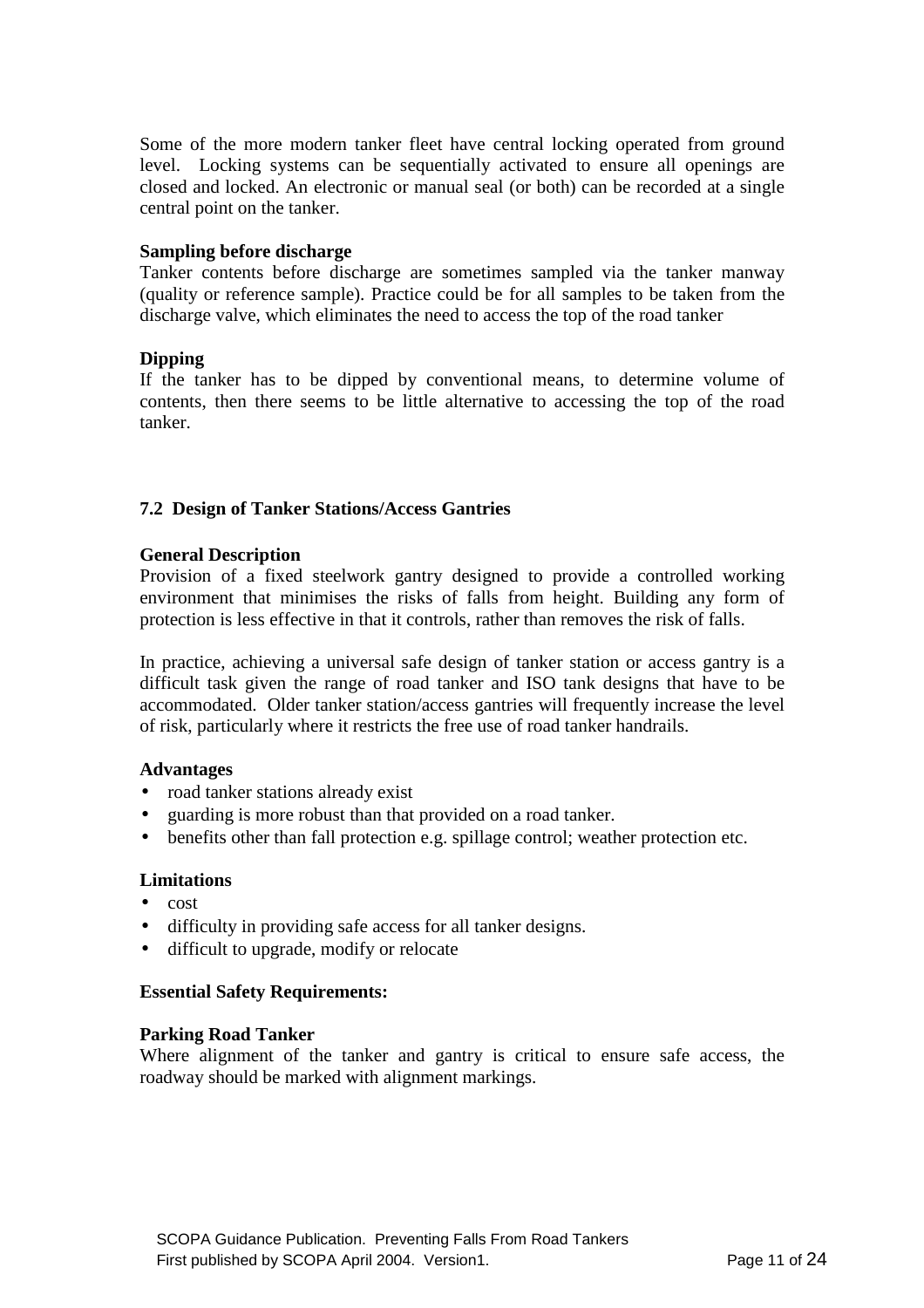## **Immobilise Road Tanker**

The road tanker must be immobilised to prevent unplanned movement. Means of immobilisation could include:

- traffic light system
- road barriers e.g. free standing sign placed in front of tanker
- warning sign attached to the vehicle steering wheel
- supporting jacks in the absence of a tractor unit; wheel chocks
- automatic brake interlock on deployment of handrails(s)

## **Best practice options for fixed gantries:**

#### **Gaining access to raised platform**

A means of access must be provided using steps at a safe angle (rather than a fixed ladder) and the steps should have a non-slip surface, preferably open mesh/mezzanine and be fitted with handrails.

The gantry platform should be fitted with handrails at least 1100mm with a mid-rail and toe board. All gaps in the handrail should be guarded when not in use. This guarding should not be non-tensioned chain or rope. The gantry should have adequate headroom to prevent people striking their heads against overhead obstructions. All equipment that an operator is expected to use, e.g. valves, hoses, pipes etc should be readily accessible.

## **Access from platform to tankers**

The arrangement for access onto the tanker itself should be via height adjustable bridge/steps so that safe access is provided across to tankers of different heights. The bridge should be aligned to give access to the most suitable part of the tanker, directly onto the tanker walkway, close to the loading manway. The bridge requires handrails to the same standard as the platform.

An increased width of the bridge (long bridge) overcomes some of the difficulties associated with aligning the bridge with the road tankers hatch or walkway.

## **Handrails (gantry side) that provide fall protection**

The tanker station gantry must provide adequate handrails to prevent falls from the top of the tanker. Handrails will normally be attached to the overhead structure. The handrails need to be provided wherever a person is likely to fall 2 metres or more. The maximum vertical spacing of the handrails up to a height of 1100mm above the tanker should not exceed 475mm. The handrails must be adjustable to prevent the maximum gap being exceeded where different tankers use the gantry.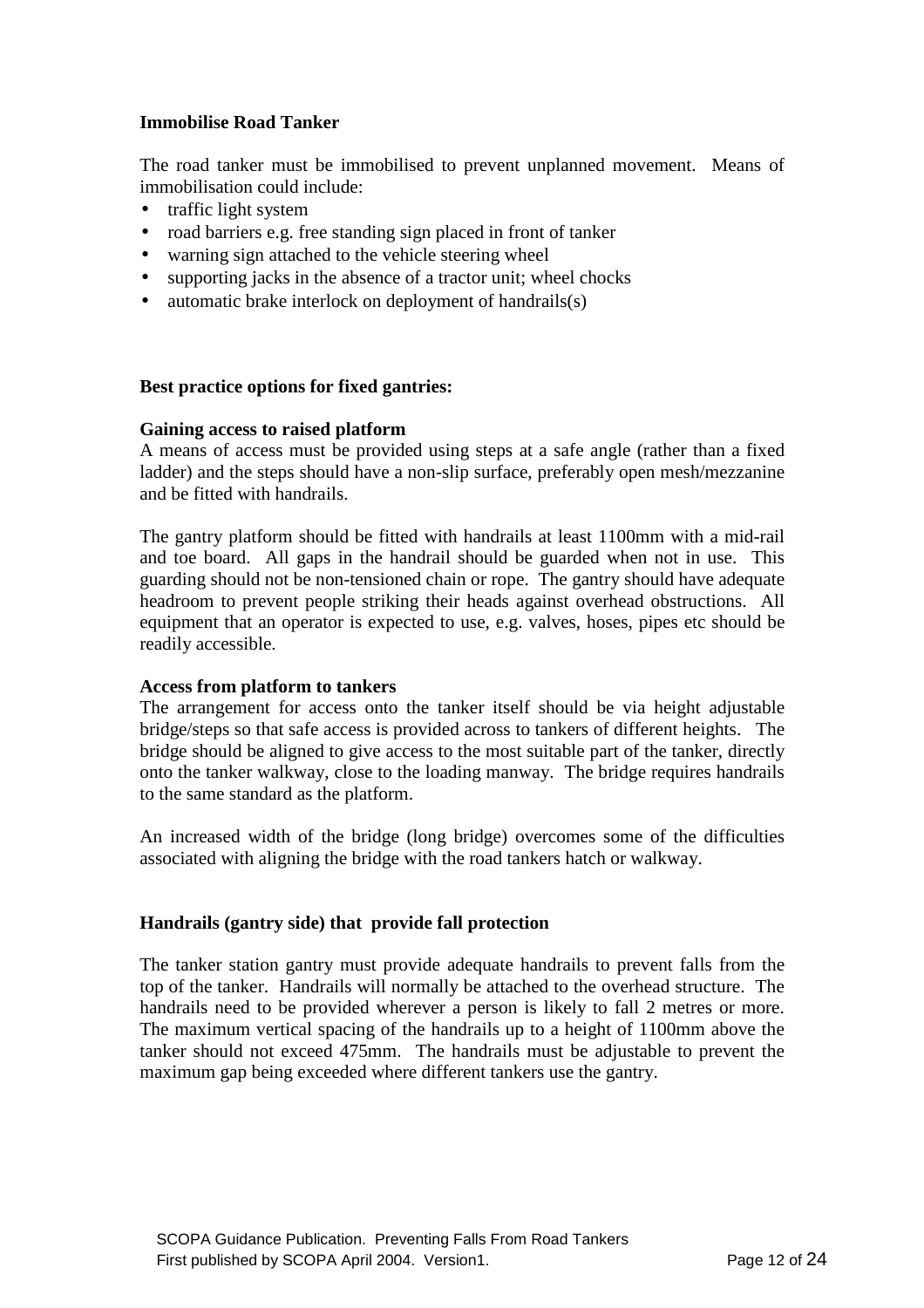## **Pneumatically operated side safety barriers**

One design that minimises the gap with variable height tankers is based on extended safety barriers, fixed to a high point within the loading bay, which are pneumatically pressed onto the side of the tanker.



Alternatively, the required standard in top guarding can be achieved by raising the handrails provided on the road tanker. When the tanker is in position, sufficient clearance is required between the tanker and fixed steelwork structure to allow the handrails to be fully extended heightwise.

## **7.3 Safe Access as part of Road Tanker design**

## **General Description**

Road tankers can provide their own means of safe access.

## **Advantages**

- safe access to the road tanker anywhere
- no need for dedicated tanker stations.
- British Standard for milk tankers already in existence
- cost of implementing on new build equipment/tankers is minimal.

## **Limitations**

- reduction in the payload.
- increased maintenance requirement due to moving parts
- difficult to upgrade some existing vehicles
- not suitable for some existing loading stations
- high cost of upgrading existing vehicles

## **7.3.1 Road Tanker Designs**

The Road Haulage Association, in conjunction with the HSE, have issued a guidance for tanker access, as built into general tanker design.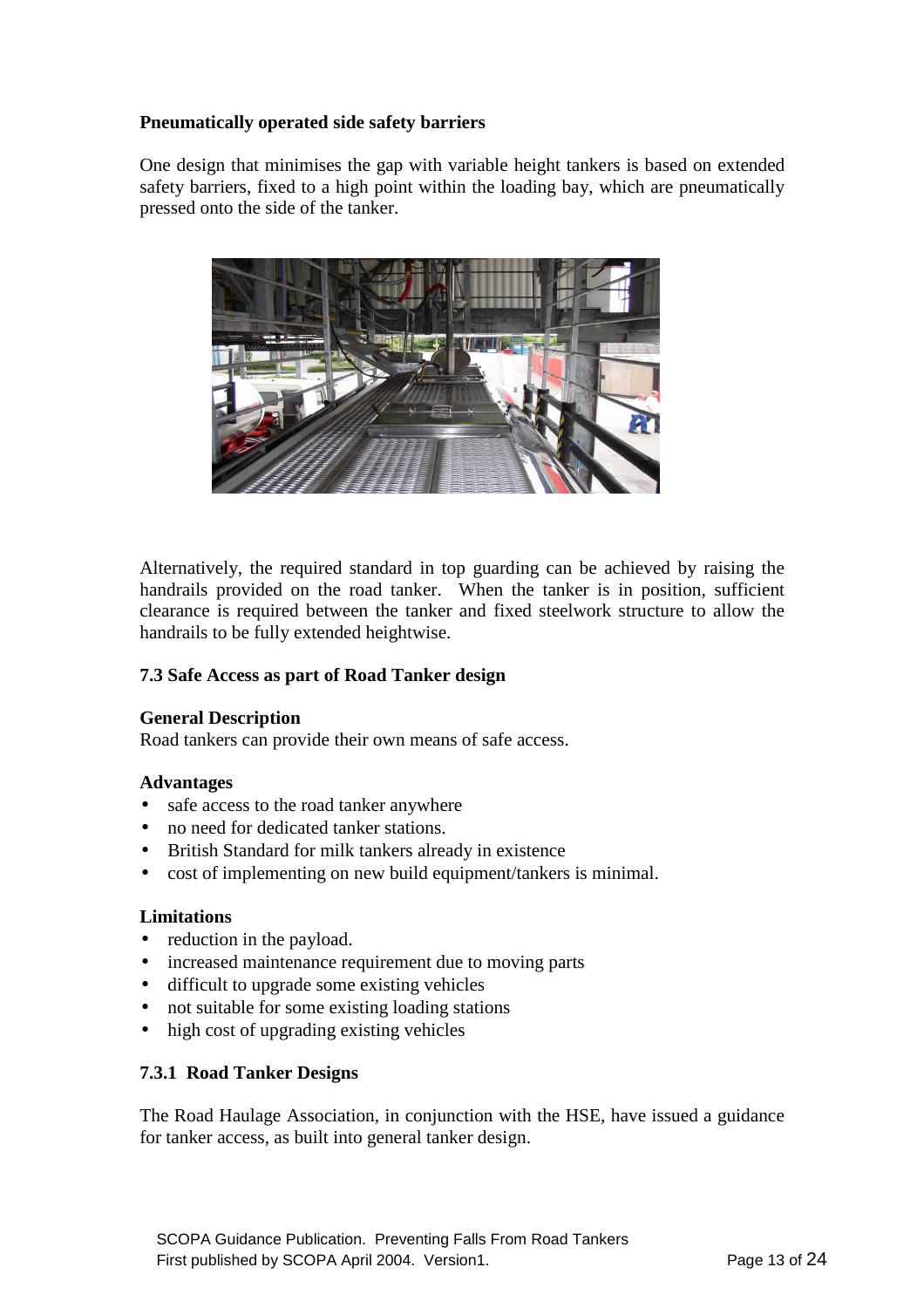The enforcement standard requires:

- 1. Where the tanker is fitted with a walkway at around half barrel height,the walkway shall be at least 350mm wide with a non slip surface. The open side should be securely fenced to a height of at least 1100mm above the walkway by means of a suitable guardrail and mid-height protection. A grab rail should be fitted to the tank barrel.
- 2. Where the tanker is fitted with a walkway or working platform at or near the top of the tank, it shall be of adequate dimensions, in a single plane and with no tripping hazards. It should be at least 900mm wide if all round access is required or at least 600mm if one side working is specified and be made in a suitable non slip surface.
- 3. Where the tank is fitted with a walkway (as 2 above) there should be secure fencing on all sides of the platform except at the access ladder. The top of the fencing shall be at least 1100mm above the walkway/platform and it should consist of a suitable top rail and mid-height protection. The fencing should be capable of being erected and stowed from ground level without undue physical effort.

The wide variety of tank designs may mean that alternative tank top working configurations are possible which provide the same levels of protection as the above minimum standards. It is acceptable to deploy these where risk assessments clearly demonstrate that at least the same level of protection is afforded and where the following principles apply:

- the working platform is fully infilled so as to minimise slip and trip risks.
- all round protection is provided to the operator in the event of a fall.
- the hierarchy of control is applied to determine the most appropriate system.

The above is not applicable to ISO tankers.

## **Timescale for implementing design changes (over 3 years)**

After extensive consultation between the Road Haulage Association's Tanker Group and the Health and Safety Executive, the following actions were agreed, to provide a common and consistent industry approach to tankers where top access will still be required:

- all new road tankers requiring platforms or walkways will be fitted as the above standard - effective immediately.
- tanker operators will ensure that all tanks that require platforms and walkways will be retrofitted as the enforcement standard by 31st March 2006 at the latest, where top access is required outside of a suitably equipped fixed gantry system
- tanker operators will ensure that 50% of their fleet will be retrofitted as above, or the need for tank top access eliminated, by October 2004.
- tanker operators will put in place a programme for implementing the work needed to achieve these deadlines. This will be documented in writing.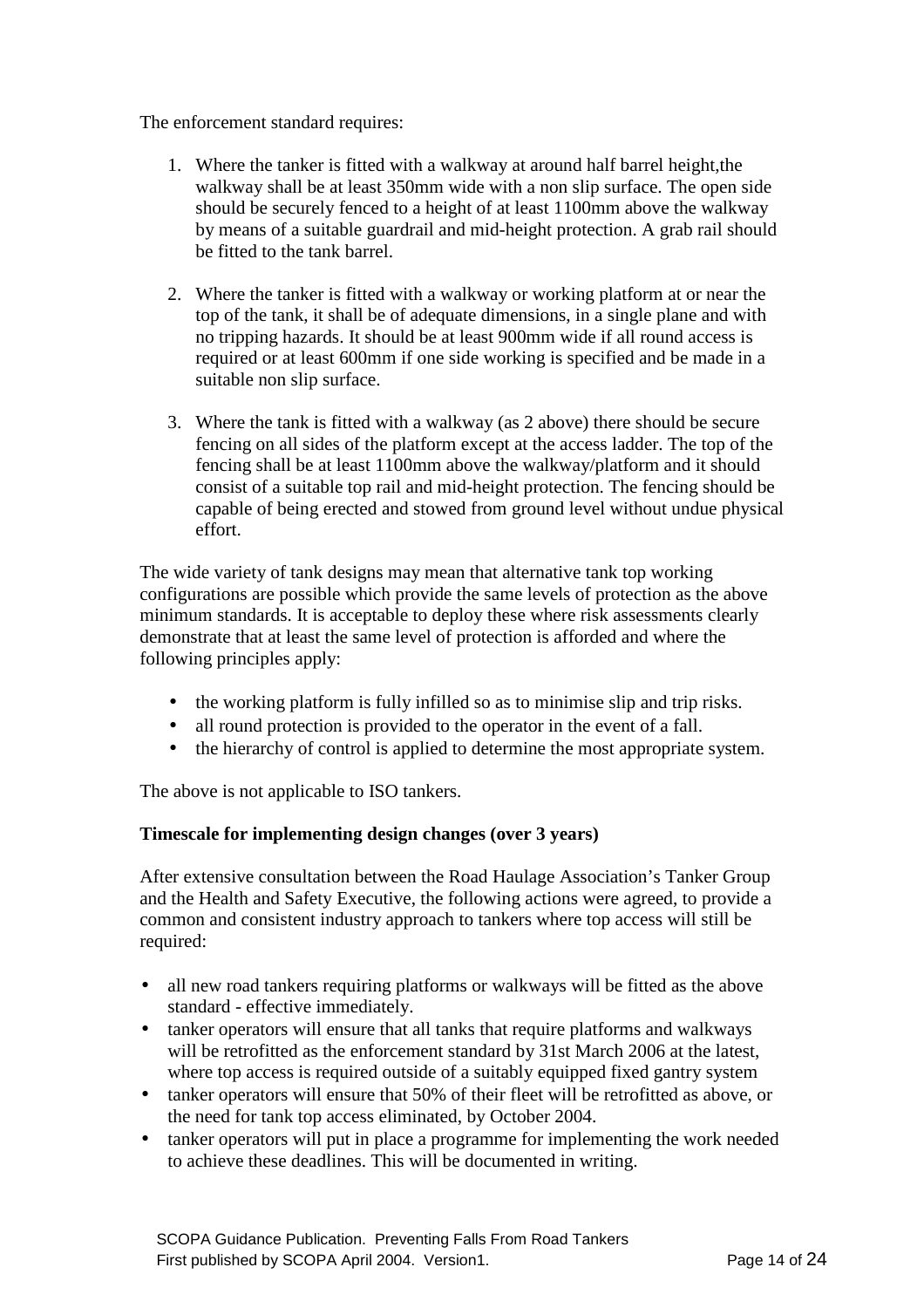This, however, still requires the operator, to ensure that he has in place effective measures to prevent a person falling from height during the implementation period under Regulation 13 (1) of the Workplace Regulations.

## **7.3.2 Reference to British Standards**

## **Essential Safety Requirements**

Good practice requirements available from existing HSE guidance aimed at road tank manufacturers and combines the elements from *BS3441 – Specification for Tanks for the Transportation of Milk* that relate to the provision of adequate handrails.

## **Access onto Road Tanker**

The access ladder from the ground must be of sound construction and positioned vertically or sloping inwards towards the top. The rungs should be of a diameter greater than 20mm and positioned at intervals not exceeding 300mm. Stiles should be at least 250mm apart and the clearance between the rungs and the tanker body should exceed 130mm. The construction materials should minimise the risk of slipping and include the provision of handrail(s). Access ladders can be fitted to the front, rear or side of the tanker. Side access ladders commonly utilise the crash rails as the lower steps.

## **Handrails on all sides (conforming to BS 3441)**

- complies with all essential safety features.
- adopted by the Dairy Industry as a mandatory standard, leading to a marked reduction in the number of falls from road tankers.
- a limited number of road tankers of this design are operated within the industry.

The BS standard will shortly be revised to extend handrails up to the edge of the ladder on the fourth side.

## **Side Access Tankers (conforming to BS 3441)**

- a ladder extends up the side or end of the tanker in line with the hatch. The design eliminates the need to gain top access, as the person is able to work from a position part way up the tank.
- whilst working from the side a waist safety harness is worn to ensure the person remains attached to the tank.
- the design incurs less cost and lower maintenance requirements than other solutions.

Accepted as safe means of access by enforcing authorities. The limiting factor is the range of tasks that can be completed from a restricted position part way up the side of the tank.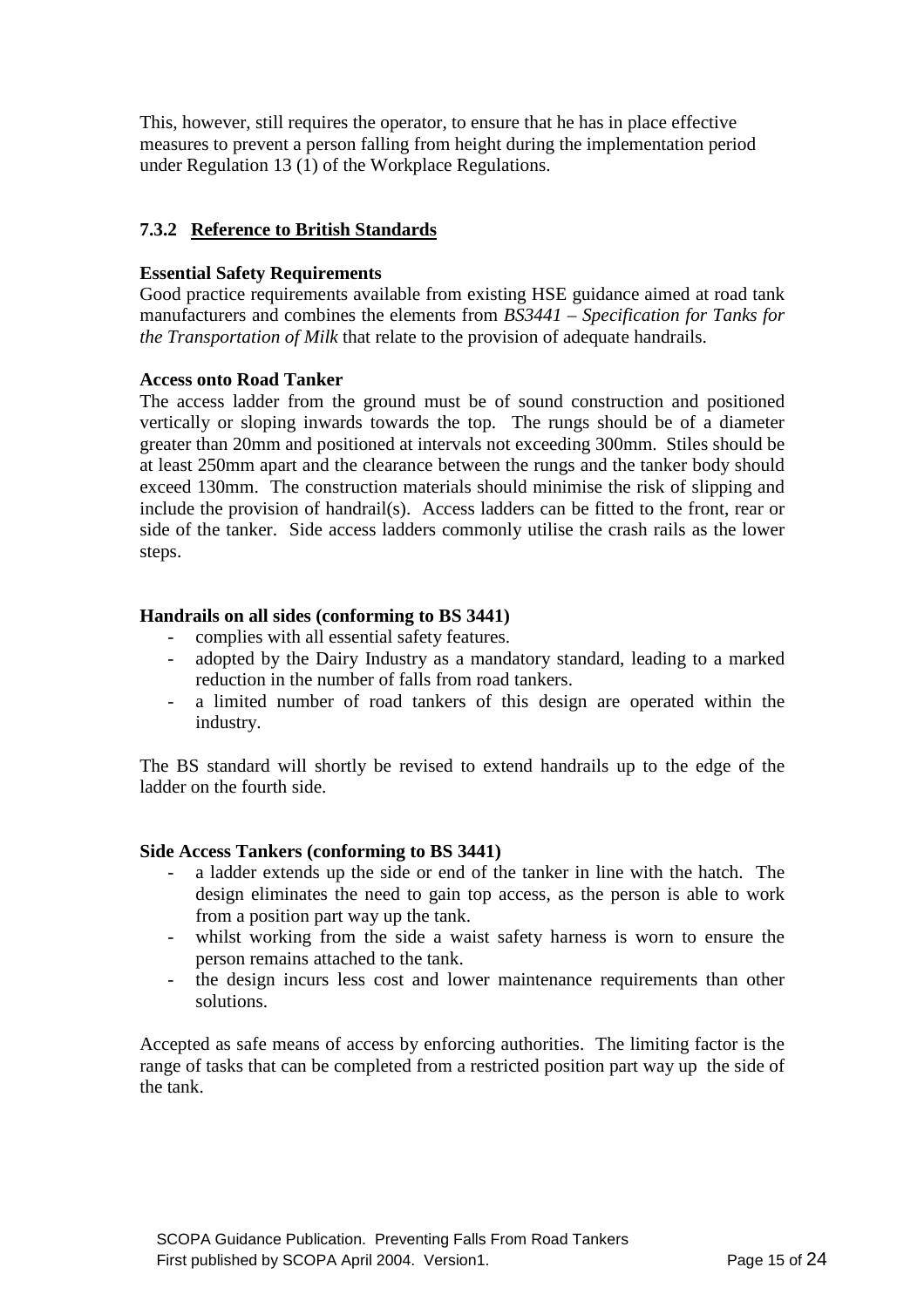## **7.3.3 ISO Tanks**

## **ISO Tanks (commonly used for import/ export)**

- designed to facilitate containerised transportation of bulk tanks. Constructed outside the UK and not subject to any recognised design standards.
- safe access to the top of these tanks was not a design requirement. In many examples there is a complete absence of access provisions. Collapsible hand rails can suffer badly from corrosive sea conditions and if left raised, can contact tops or bridges or overhead power cables for locomotives. Side access ladders can be particularly vulnerable to damage.

ISO tankers should only be handled at facilities that are able to provide the required level of fall protection. It is not possible to specify gantries as the only safety option since conditions and use may vary between premises. Therefore the appropriate risk assessment needs to be made at every site which might indicate a safe alternative to gantries.

## **7.4 Fall Arrest Equipment**

## **General Description**

The use of this option is limited to circumstances where it can be demonstrated that there are no "reasonably practicable" alternatives. This type of equipment consists of a harness or belt attached to a lanyard constructed and installed in a manner that would help prevent a fall from height. The option attracts a range of statutory requirements that are detailed within the Personal Protective Equipment at Work Regulations.

## **Advantages**

- selection of fall arrest type systems available that can be tailored to suit almost all operating environments
- typically lower cost
- offers a reduction in level of risk where the site's risk assessments indicate a level of risk that fails to warrant more radical measures.
- provides a "quick fix" until a more permanent solution can be implemented

#### **Limitations**

- equipment needs to be used by trained operators e.g. trying to break a fall whilst attached to an inertial reel system may prevent its operation by slowing the rate of fall to a level below that which the inertia mechanism operates.
- requires additional statutory duties e.g. servicing, inspection and storage.
- more likely to create behavioural issues associated with its use.
- the fall arrest equipment may leave the person suspended in mid air.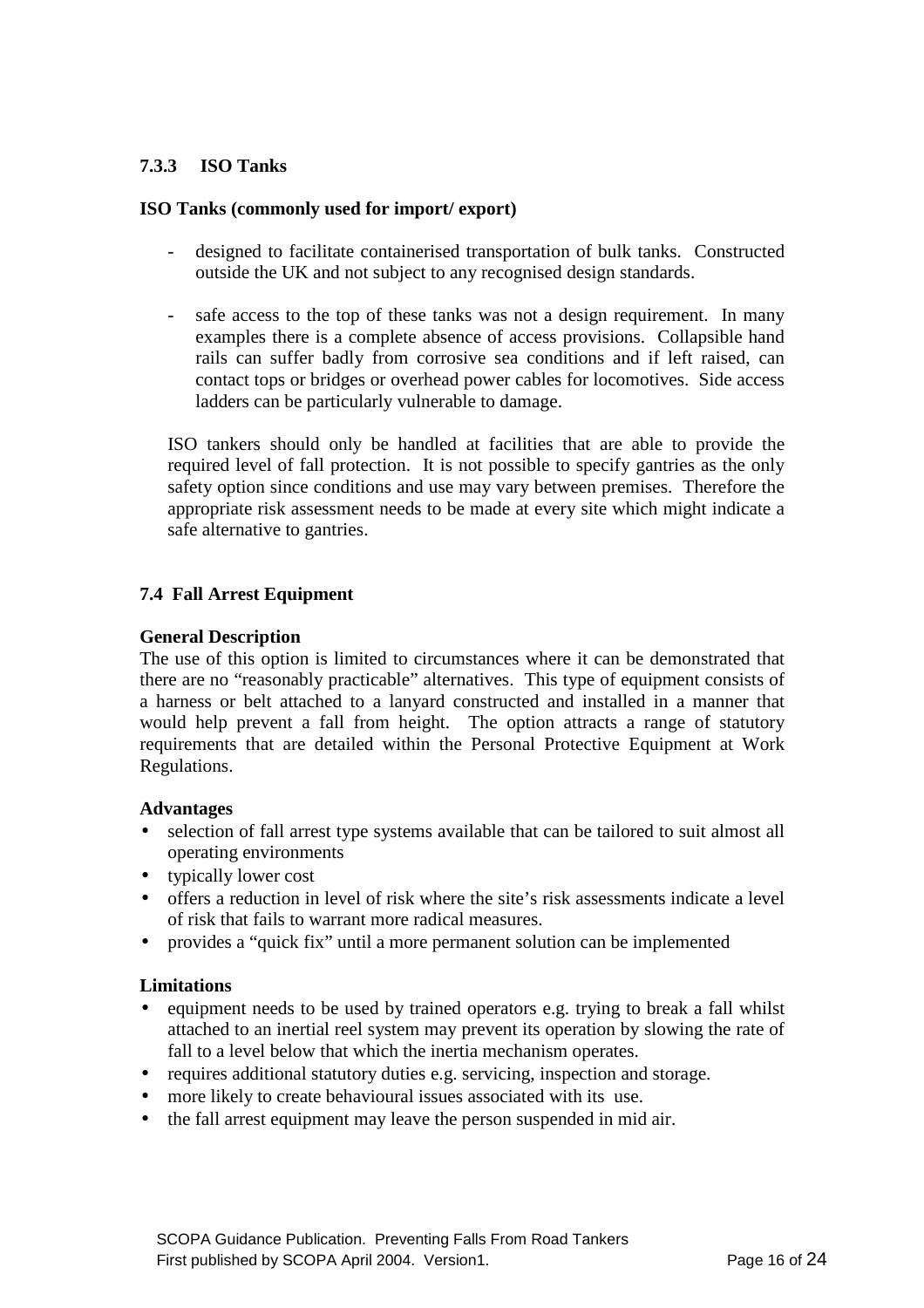## **Essential Safety Requirements**

## **7.4.1 Fall Arrest Equipment Supported by Overhead Structures**

Overhead structures such as the canopy of a tanker station may offer a suitable attachment point for mounting a fall arrest system. Prior to fitting, it will be necessary to obtain confirmation that the supporting structure is capable of supporting the weight of the proposed system during normal operation and in the event of a shock-load following an incident.

These systems require a rail, track or cable to be secured to the overhead structure. The installation can accommodate situations where access is gained from high level gantries or platforms or from ground level. Systems can be designed for single person access or simultaneous access for more than one person. The selections of rails, cables or tracks each offer advantages and limitations that need to be discussed with a competent installer.

The individual is secured to the overhead structure by the use of a lanyard that has an integral shock absorber to prevent injury from the arresting forces. Where movement is limited to the horizontal plane e.g. direct access from a gantry at the same height, a lanyard of fixed length may be adequate. In situations where vertical movement is required e.g access from ground level, an inertia reel needs to be added to the assembly. It should be remembered that inertia reel units result in the lanyard recoiling into its high level housing. A low level mounting or convenient method of retrieving the lanyard from high level housing will be required. The person on top of the road tanker will be required to wear a full harness. A properly fitted harness can be comfortably worn for prolonged periods.



## **Advantages/Disadvantages**

This must be considered as the best Fall Arrest system available. However, many facilities may not have sufficient headroom to install or have structures of adequate strength to support such a system.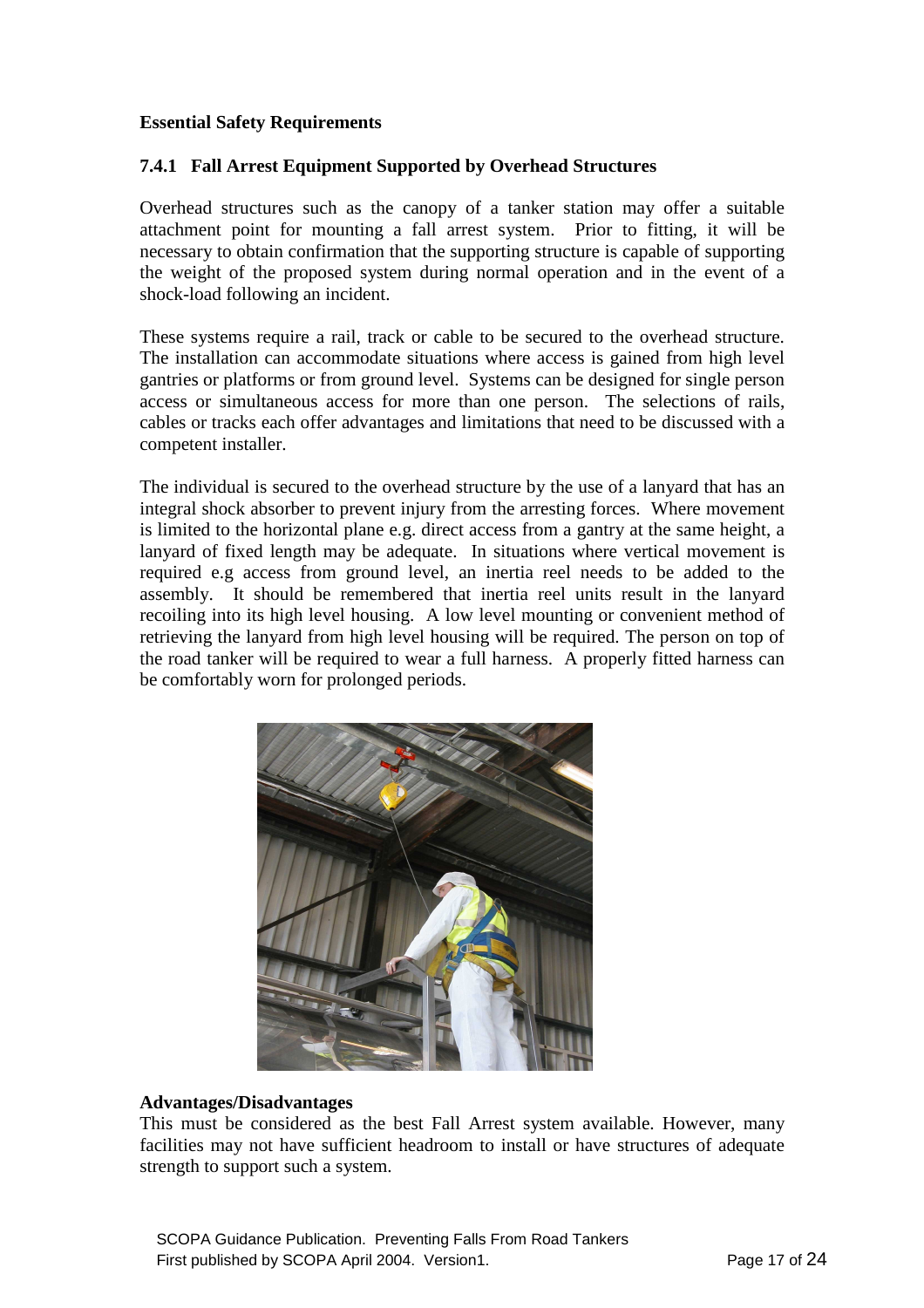## **7.4.2 Fall Arrest Systems Where No Overhead Structure Exists**

The absence of an overhead structure does not necessarily eliminate the use of a fall arrest solution, albeit that the installation costs will increase substantially. Supporting pillars can be placed into the ground to support the overhead assembly. This type of arrangement requires particular attention be given to the positioning of road tankers. Where the number of road tankers is limited, attaching the fall arrest equipment to the road tanker is a more cost effective solution.

Where no overhead structures exist, their fitment is likely to be too costly to be considered as a potential solution.

## **7.4.3 Fall Arrest Equipment Attached to the Road Tanker**

This type of equipment can be used to assist access from ground level or tanker stations that fail to offer adequate protection from falls. Although the equipment is not widely used within the Vegetable Oil Industry, it does offer the benefit that the road tanker does not need to be located directly under a purpose built fall arrest system. Tensioned cables and a free running Lanyard is secured to the road tanker. Connection via a waist belt with a clip-on safety hook that allows  $180^\circ$  rotation.

Unlike conventional handrails, the system is unlikely to be impaired when operating from tanker stations and gantries that prevent the erection of the road tanker handrails.

This can only be considered a solution if the Road Tanker has the free running lanyard equipment incorporated in its design.

## **8. Selection Of Top Filling Equipment**

## **General Description**

Top filling is normally achieved by the use of fixed loading arms / moveable pipework or flexible hoses. Careful selection of equipment will help minimise the risk of operators losing their balance while handling the filling head on top of the road tanker.

#### **Fixed Loading Arms / Moveable Pipework**

These devices are the best technique for top filling. The equipment consists of permanent pipework directly connected to the loading facility. The loading arms can easily be raised and lowered into position by means of pneumatic or counter balanced weight control. The mechanism can incorporate operating valves and a sensor to detect high level in the tanker.

#### **Flexible Hoses**

Flexible hoses are the most common means of top filling road tankers. In most installations the type of hoses used increase the risk of falling while handling by being difficult to manoeuvre. Potential solutions already in use within the industry include the use of lightweight hoses and the introduction of counterbalanced equipment.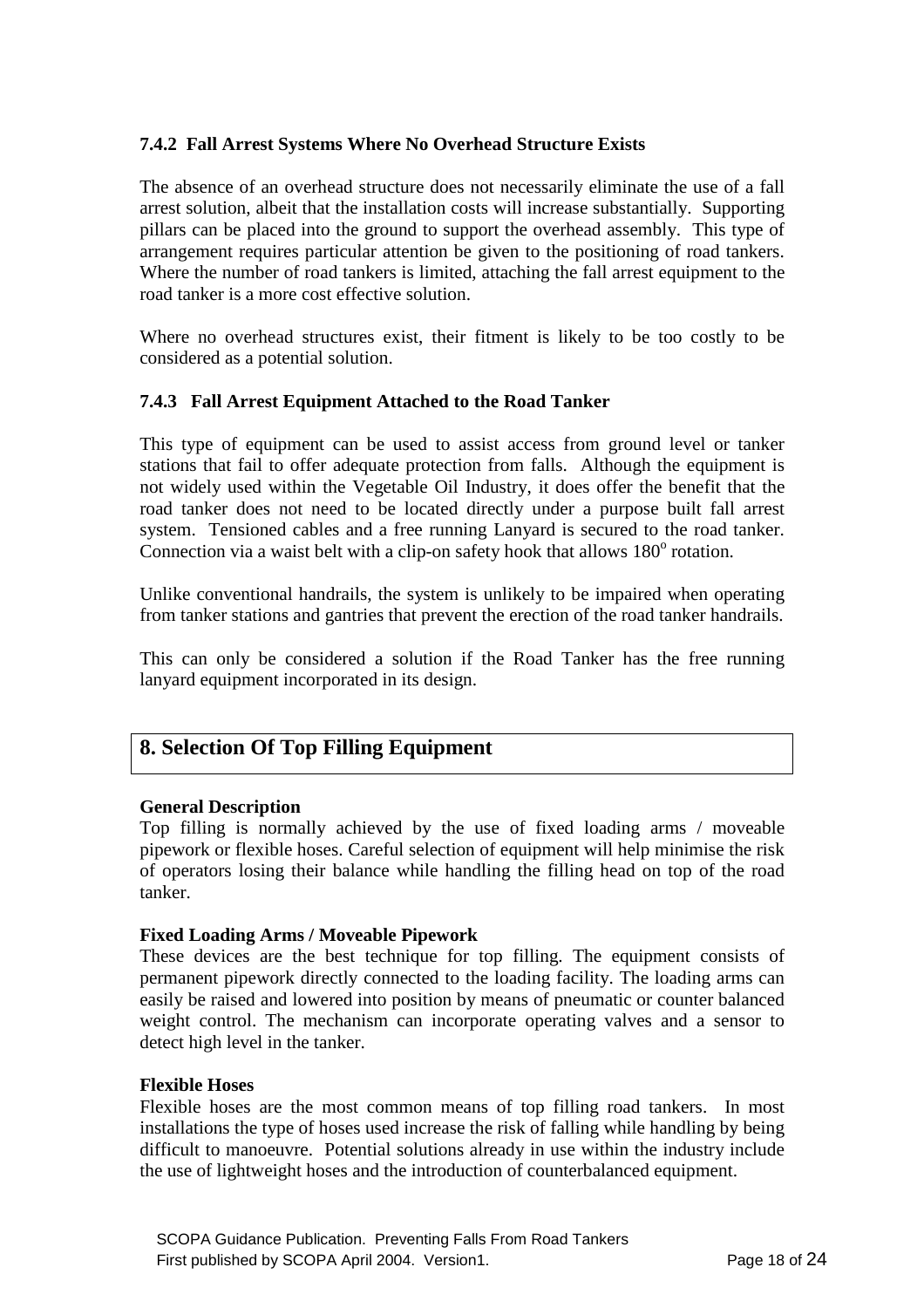## **9. Safe System Of Work**

#### **General Description**

Providing road tankers and facilities to a standard that enables safe access is critically important, but on its own will not prevent accidents. Arrangements must be established to ensure that "safe" equipment is used, and used in a safe manner.

The arrangements will normally take the form of written safe systems of work. The safe system of work should describe the safe use of equipment and the operating procedures needed to control risks that cannot be controlled by hardware solutions alone. To be effective, adequate training must support safe systems of work.

#### **Maintenance**

All equipment – fixed and moveable, should be regularly maintained according to the Ministry of Transport Regulations.

#### **Hazards requiring the development of operation procedures typically include;**

|           | <b>Hazard</b>                                             |                          | <b>Potential system of work</b>                                                                          |
|-----------|-----------------------------------------------------------|--------------------------|----------------------------------------------------------------------------------------------------------|
|           | Unauthorised<br>access/access<br>in<br>an                 | $\overline{\phantom{a}}$ | Restricted access arrangements.                                                                          |
|           | unauthorised location                                     |                          |                                                                                                          |
| ٠         | Out of spec/mismatched tankers                            |                          | Reject unsuitable Road Tankers that<br>cannot be handled / loaded safely.                                |
|           | Unplanned movement of road tanker                         |                          | Securing of vehicle keys until the<br>operation has been completed.                                      |
|           |                                                           |                          | Disconnection of the vehicle's airline,<br>which will automatically apply the                            |
|           |                                                           |                          | brakes.                                                                                                  |
|           |                                                           |                          | <b>Brake</b><br>interlock<br>when<br>handrails<br>deployed                                               |
|           | Catastrophic failure of tanker landing<br>legs            |                          | Leaving<br>tractor unit attached<br>$\alpha$<br>positioning of a safety jack(s) under the<br>$5th$ wheel |
|           | Additional<br>hazards<br>created<br>by<br>foul<br>weather | $\overline{\phantom{a}}$ | Brushing/de-icing/prevention of access.<br>Availability of a PPE/ fall arrest if<br>access is essential. |
| $\bullet$ | Overhead obstructions that cannot be                      | $\overline{\phantom{a}}$ | Use of hard hats or bump caps.                                                                           |
|           | engineered out                                            |                          | Clearly labelled and hazard marked<br>overhead obstructions.                                             |
| $\bullet$ | Additional risks created by defective                     |                          | Defect reporting procedures.                                                                             |
|           | equipment                                                 |                          |                                                                                                          |
|           | Poor housekeeping techniques                              |                          | Ensure strict procedures are adhered to.                                                                 |
| ٠         | Potential risks with slips/falls                          |                          | Ensure correct safety equipment is in use<br>including correct footwear                                  |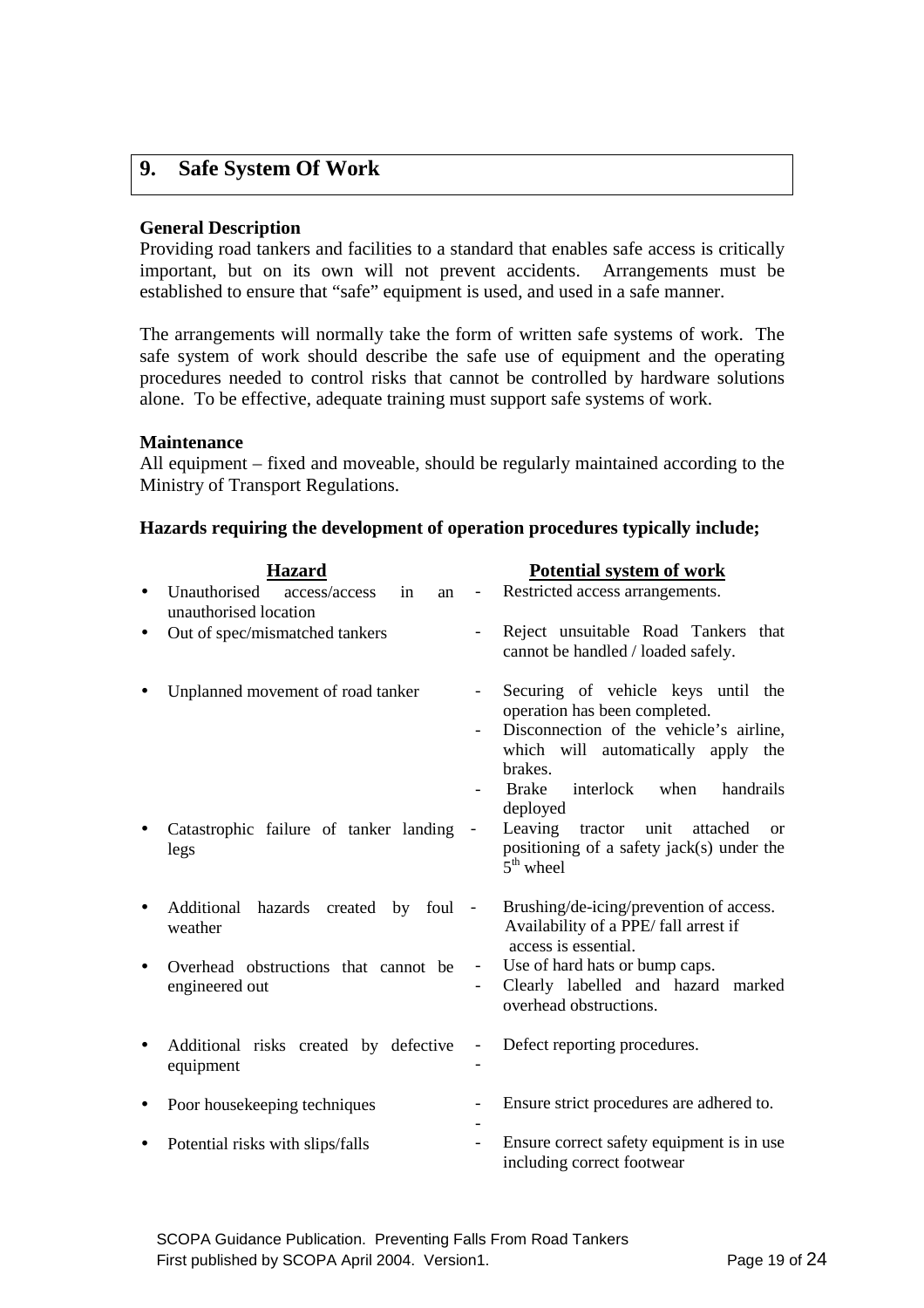## **10. Recommendations**

The hierarchy of control measures recommended by the working group has been guided by advice from the HSE, and best practice safety standards from within the edible oil industry. The main points are:-

## **1. Eliminate need for top access**

For loading operations, pumping via the tanker base valves is preferred, which eliminates the need for top access. However, not all top operations are avoidable, particularly the current practice of top access before loading starts to carry out vehicle visual inspection and sampling. Inspection assures cleanliness as guided by European food safety regulations.

Top access to vehicles before discharging can be minimised, given more co-operation with customers for sampling and seal removal.

## **2. Install fixed gantries**

If bottom loading is not reasonably practical, then gantries or safe access platforms should be provided at the loading points where loading takes place several times a week. Personnel should be protected from falling by secure fencing.

It is not foreseen that fixed gantry design can be standardised over the current range of vehicle designs.

## **3. Modify road tanker**

For areas on site where loading or offloading takes place more infrequently, then repeated fixed gantries are not feasible. In such cases the alternative provision of secure fencing on the tanker should be possible.

SCOPA supports guidance from the Road Haulage Association/HSE working group in proposed minimum design standards for new tankers, and adaptations to tankers currently in use. The proposal is a consistent industry approach to tankers where top access is required:

- all new road tankers requiring platforms or walkways will be fitted a prescribed standard - effective immediately
- tanker operators will ensure that all tanks that require platforms and walkways will be retrofitted by 31st March 2006 at the latest, where top access is required outside of a suitably equipped fixed gantry system
- tanker operators will ensure that 50% of their fleet will be retrofitted as above, or the need for tank top access eliminated, by October 2004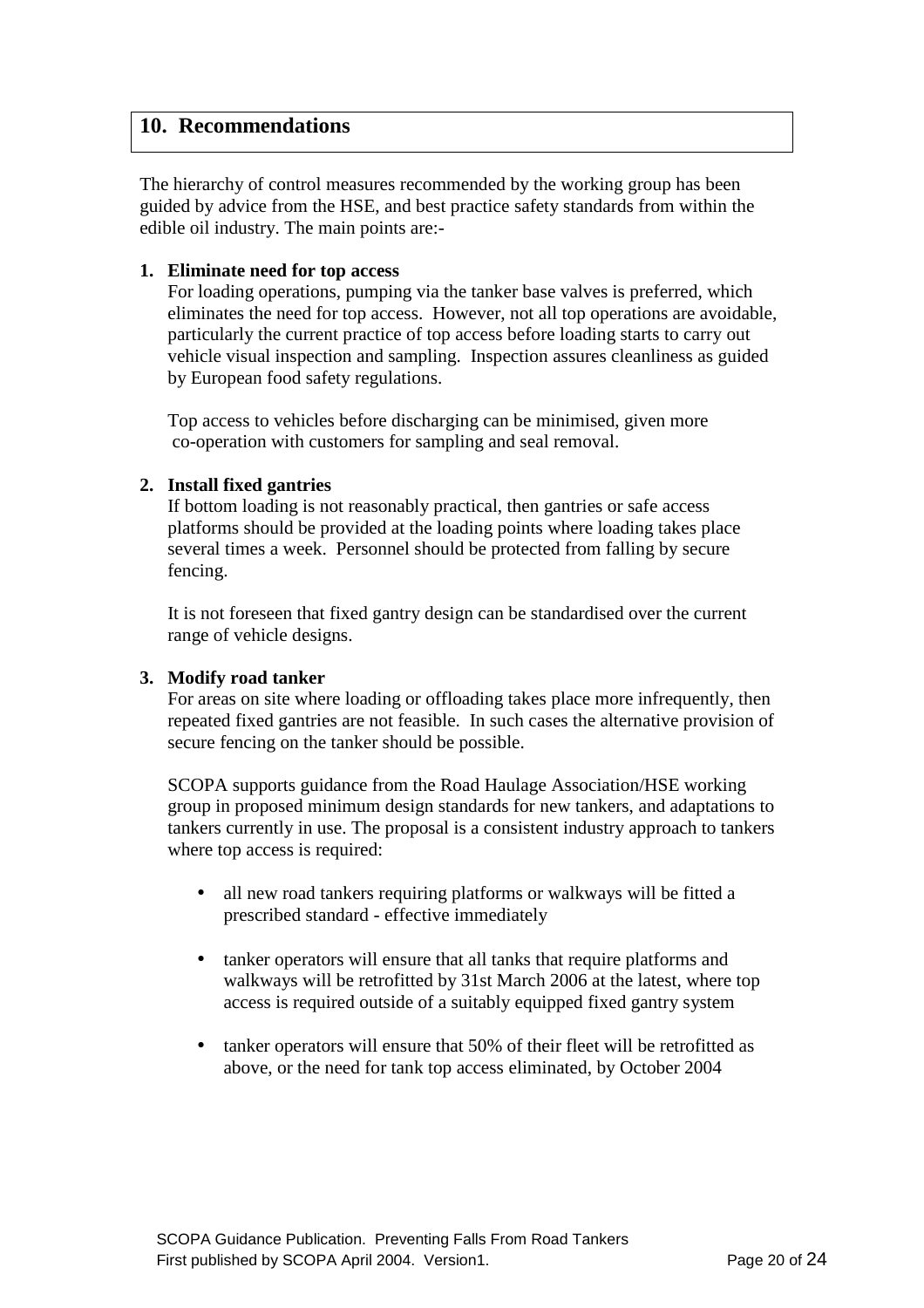## **3. Modify road tanker (cont...)**

## **Timescale**

Within 3 years, specific risks of falling that are determined through risk assessment can be dealt with by modifications to the vehicle handrails/walkways or if this is not possible, use of fall arrest equipment. Any vehicles not able to comply with suggested modernisation should be phased out within this period i.e. by 2006.

The above should be regulated by SCOPA led audits.

## **4. Fall arrest equipment**

The use of fall prevention and fall arrest PPE systems should only be considered if secure fencing is not reasonably practical.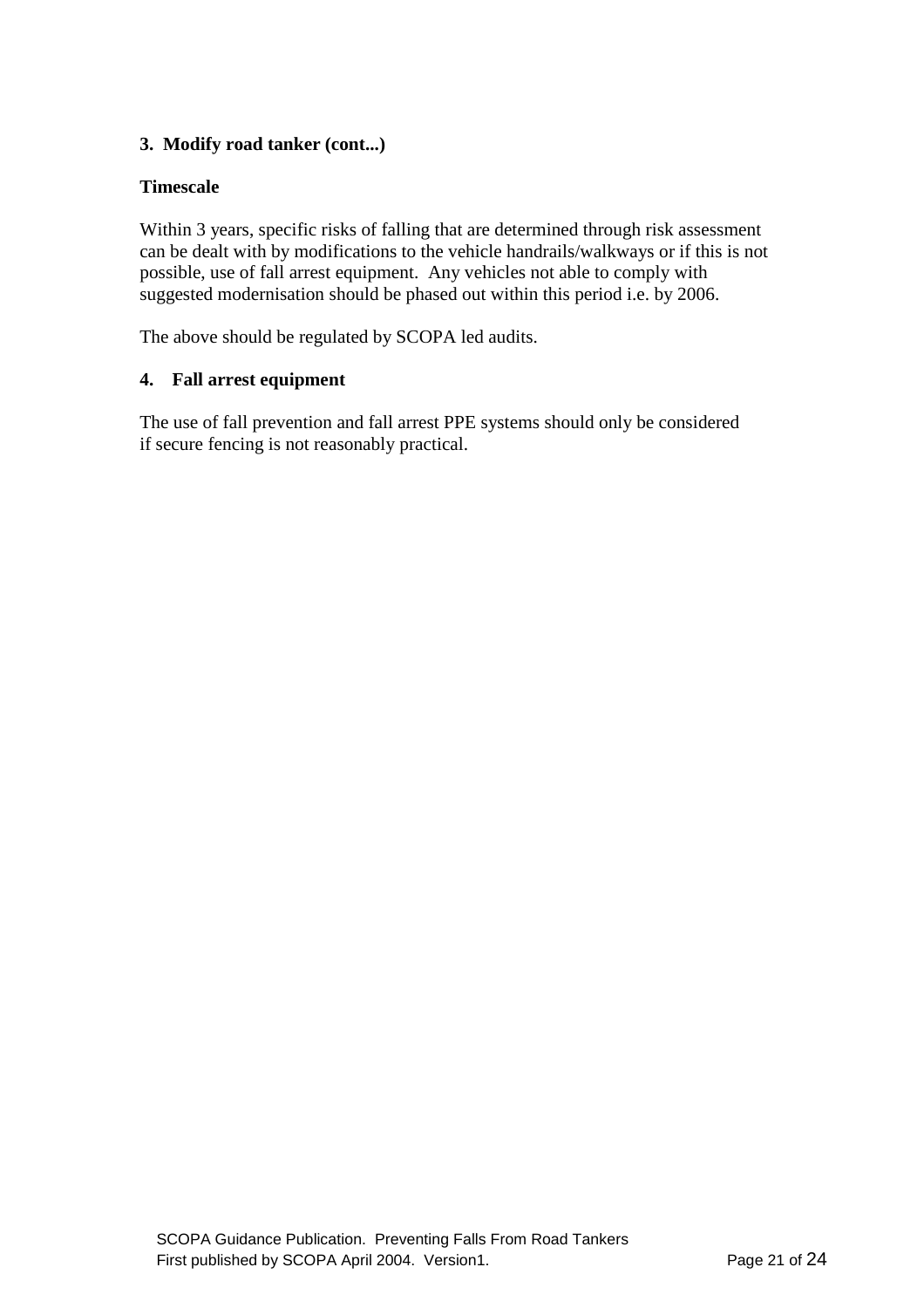Details of Applicable Legislation:-

## **Statutory Responsibilities**

**The Health & Safety at Work etc Act 1974** requires all employers to provide safe access to places of work. The top of a road tanker comes within the definition of a place of work, therefore safe access must be provided. The requirement is that "so far as is reasonably practicable as regards any place of work under the employers control, the maintenance of it in a condition that is safe and without risks to health and the provision of means of access to and egress from it are safe and without such risks".

**The Management of Health and Safety at Work Regulations 1992** requires employers to complete risk assessments and record the significant risks to which their employees and other persons e.g. contract drivers, may be exposed. The employer will then need to identify where additional control measures should be provided.

**The Workplace (Health, Safety and Welfare) Regulations 1992** identifies a range of general measures that should be provided to prevent people falling from a height of 2 metres or more. Control measures applicable to road tankers include:

- Eliminating the need to access the top of vehicles as far as possible. Where it is unavoidable, effective measures should be taken to prevent falls. If varying designs of vehicles are loaded the guarding needs to be adjustable.
- Secure guarding must be provided to a standard that removes the risk of people falling over, under or through gaps. The use of untensioned chains, ropes and other none rigid materials are not acceptable and guarding should be to a height of 1100mm. Whilst not explicitly stated in these regulations, a benchmark taken from the construction regulations would be to ensure gaps do not exceed 470mm.
- Whilst in use unguarded openings used for access should be minimised as far as possible and securely guarded immediately after.
- Where guarding cannot be provided, other effective measures must be taken to prevent falls. Examples include restricting access, safe systems of work and the use of fall arrest equipment.

## **The Lifting Operations and Lifting Equipment Regulations 1998 (known as LOLER)**

**The Provisions and Use of Work Equipment Regulations 1998 (known as PUWER 98**) requires that equipment provided for use at work, including machinery, is safe.

## **Good Practice Guidance**

**HS (G) 136 Workplace Transport** provides general information on this subject. The content has a bias towards the petroleum industry and more specifically road tanker